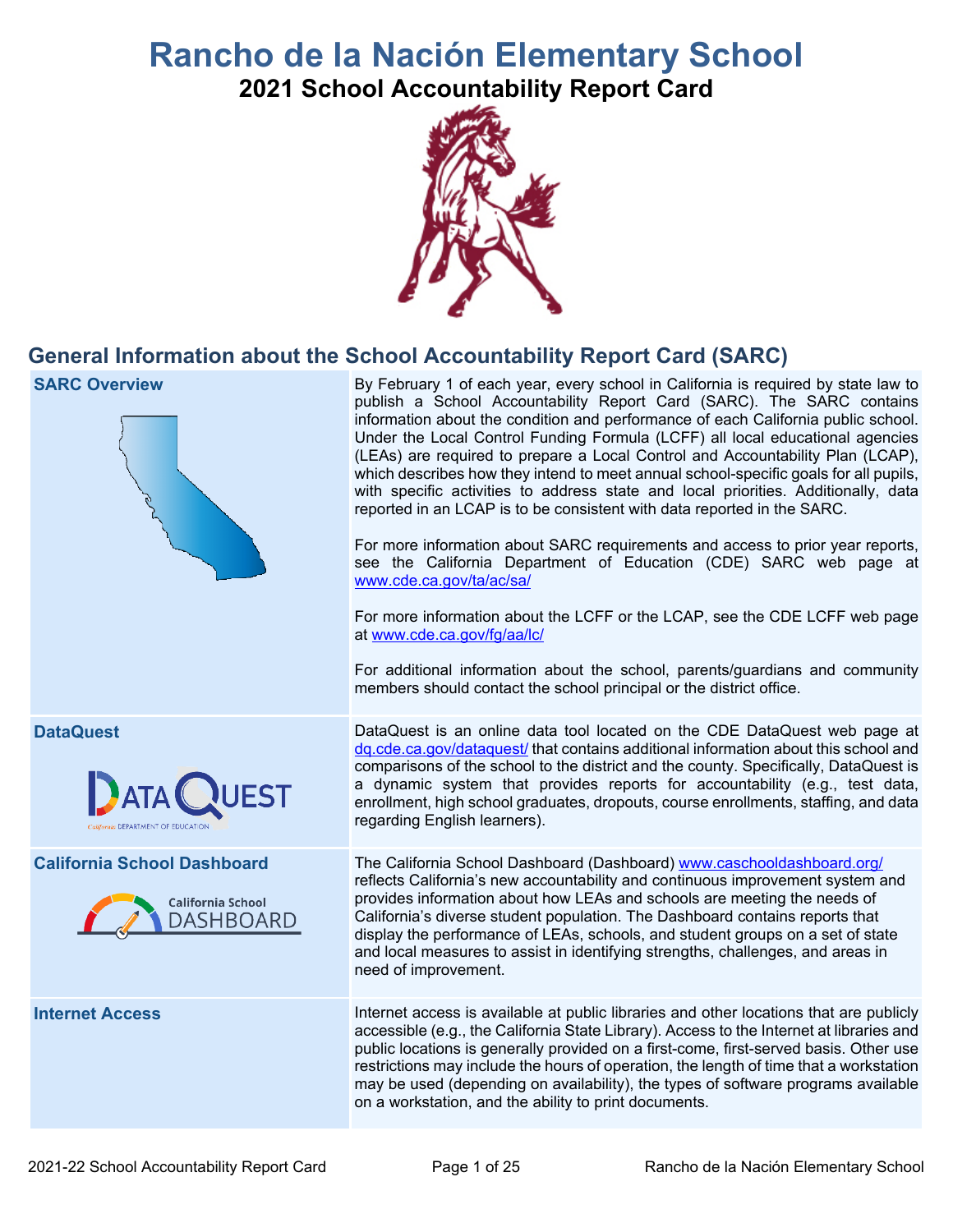#### **2021-22 School Contact Information**

| <b>School Name</b>                                 | Rancho de la Nación Elementary School |  |  |  |
|----------------------------------------------------|---------------------------------------|--|--|--|
| <b>Street</b>                                      | 1830 E. Division Street               |  |  |  |
| City, State, Zip                                   | National City, CA 91950               |  |  |  |
| <b>Phone Number</b>                                | $(619)$ 336-8100                      |  |  |  |
| Principal                                          | Daniza Montero                        |  |  |  |
| <b>Email Address</b>                               | dmontero@nsd.us                       |  |  |  |
| <b>School Website</b>                              | www.nsd.us                            |  |  |  |
| County-District-School (CDS) Code 37-68221-6108559 |                                       |  |  |  |

| <b>2021-22 District Contact Information</b> |                          |  |  |  |
|---------------------------------------------|--------------------------|--|--|--|
| <b>District Name</b>                        | National School District |  |  |  |
| <b>Phone Number</b>                         | $(619)$ 336-7500         |  |  |  |
| Superintendent                              | Dr. Leighangela Brady    |  |  |  |
| <b>Email Address</b>                        | lbrady@nsd.us            |  |  |  |
| <b>District Website Address</b>             | www.nsd.us               |  |  |  |

### **2021-22 School Overview**

 year after year due to the hard work, dedication and commitment of our staff, students, and parents. Welcome to Rancho de la Nación, home of the Mighty Mustangs! We are a K – 6 school dedicated to providing an exceptional educational experience to the students and families of our community. Rancho de la Nación is located in National City, California, a diverse community south of San Diego. Students at Rancho de la Nación continue to make incremental growth

Rancho de la Nación is committed to making every student feel safe and welcome in our school community. We do this through teaching and reminding students to Be Respectful, Be Responsible, Be Safe, and Be Kind. I am proud to be part of a school that values such a positive, inclusive culture that teaches, recognizes and supports students to be compassionate human beings.

 through meaningful, engaging activities and we work to provide a rich learning environment in every classroom, every day. Student achievement is of the highest priority at Rancho de la Nación and we do this through rigorous lessons that are designed to help students master the Common Core State Standards. We work with all students to support them in achieving proficiency in the standards using specific strategies and holding all to high expectations. We believe students learn best

Family engagement is a critical piece to student achievement and families are always welcome at Rancho de la Nación. We encourage you to join our PTA, volunteer, and to participate in the number of family engagement activities we plan throughout the year. You are the key to your child's success. Together, as a team, we can ensure your child thrives academically, socially, and emotionally.

Rancho de la Nación Guiding Principles

At Rancho de la Nación, we believe:

- that every individual is valued, to be treated respectfully and with dignity.
- in mutual cooperation for ensuring our school is a safe place, emotionally and physically for all.
- in shared responsibility for focused, powerful learning which permeates all our decisions and actions.

Mission Statement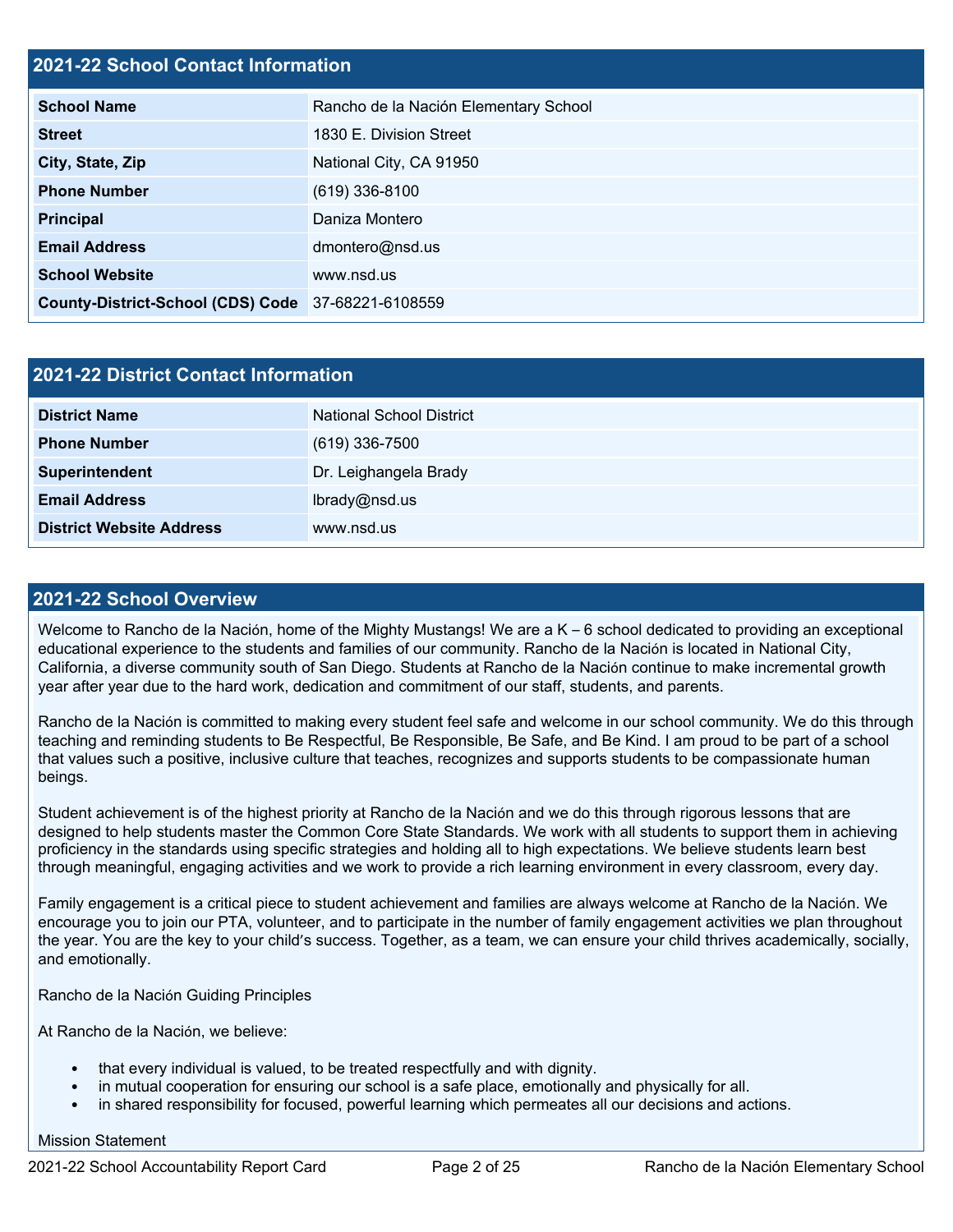#### **2021-22 School Overview**

 who become independent, lifelong learners, and future productive citizens. Rancho de la Nación will provide a quality education in a safe environment for students and parents through the collaboration of dedicated staff, students, and parents using quality learning tools. We will work together to develop students

## **About this School**

## **2020-21 Student Enrollment by Grade Level**

| <b>Grade Level</b>      | <b>Number of Students</b> |
|-------------------------|---------------------------|
| Kindergarten            | 38                        |
| Grade 1                 | 50                        |
| <b>Grade 2</b>          | 55                        |
| Grade 3                 | 63                        |
| Grade 4                 | 65                        |
| Grade 5                 | 65                        |
| Grade 6                 | 58                        |
| <b>Total Enrollment</b> | 394                       |

## **2020-21 Student Enrollment by Student Group**

| <b>Student Group</b>                   | <b>Percent of Total Enrollment</b> |
|----------------------------------------|------------------------------------|
| <b>Female</b>                          | 51.3                               |
| <b>Male</b>                            | 48.5                               |
| <b>Asian</b>                           | 1.5                                |
| <b>Black or African American</b>       | 1                                  |
| <b>Filipino</b>                        | 7.1                                |
| <b>Hispanic or Latino</b>              | 84.3                               |
| Native Hawaiian or Pacific Islander    | 0.5                                |
| <b>Two or More Races</b>               | 1.3                                |
| <b>White</b>                           | 2.8                                |
| <b>English Learners</b>                | 53.6                               |
| <b>Foster Youth</b>                    | 0.3                                |
| <b>Homeless</b>                        | 4.6                                |
| <b>Socioeconomically Disadvantaged</b> | 76.1                               |
| <b>Students with Disabilities</b>      | 17                                 |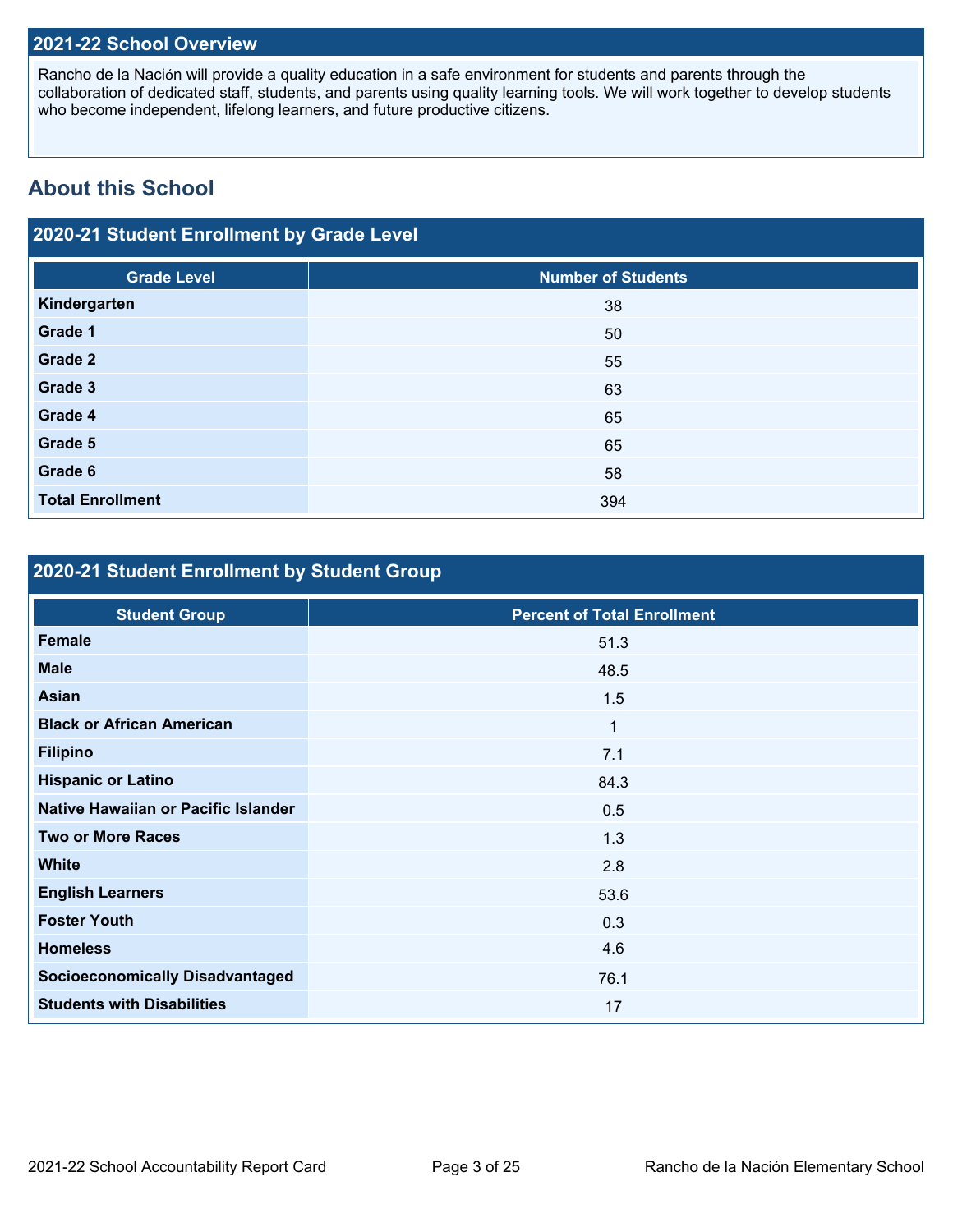## **A. Conditions of Learning State Priority: Basic**

- Degree to which teachers are appropriately assigned and fully credentialed in the subject area and for the pupils they are teaching;
	- Pupils have access to standards-aligned instructional materials; and
- School facilities are maintained in good repair

#### **2019-20 Teacher Preparation and Placement**

| <b>A. Conditions of Learning</b>                                                                | <b>State Priority: Basic</b><br>The SARC provides the following information relevant to the State priority: Basic<br>(Priority 1):<br>Degree to which teachers are appropriately assigned and fully credentialed in<br>$\bullet$<br>the subject area and for the pupils they are teaching;<br>Pupils have access to standards-aligned instructional materials; and<br>$\bullet$<br>School facilities are maintained in good repair<br>Note: For more information refer to the Updated Teacher Equity Definitions web<br>page at https://www.cde.ca.gov/pd/ee/teacherequitydefinitions.asp |         |  |  |  |
|-------------------------------------------------------------------------------------------------|-------------------------------------------------------------------------------------------------------------------------------------------------------------------------------------------------------------------------------------------------------------------------------------------------------------------------------------------------------------------------------------------------------------------------------------------------------------------------------------------------------------------------------------------------------------------------------------------|---------|--|--|--|
|                                                                                                 |                                                                                                                                                                                                                                                                                                                                                                                                                                                                                                                                                                                           |         |  |  |  |
| 2019-20 Teacher Preparation and Placement                                                       |                                                                                                                                                                                                                                                                                                                                                                                                                                                                                                                                                                                           |         |  |  |  |
|                                                                                                 | <b>Authorization/Assignment</b>                                                                                                                                                                                                                                                                                                                                                                                                                                                                                                                                                           | 2019-20 |  |  |  |
| Fully (Preliminary or Clear) Credentialed for Subject and Student Placement (properly assigned) |                                                                                                                                                                                                                                                                                                                                                                                                                                                                                                                                                                                           |         |  |  |  |
| <b>Intern Credential Holders Properly Assigned</b>                                              |                                                                                                                                                                                                                                                                                                                                                                                                                                                                                                                                                                                           |         |  |  |  |
| Teachers Without Credentials and Misassignments ("ineffective" under ESSA)                      |                                                                                                                                                                                                                                                                                                                                                                                                                                                                                                                                                                                           |         |  |  |  |
| Credentialed Teachers Assigned Out-of-Field ("out-of-field" under ESSA)                         |                                                                                                                                                                                                                                                                                                                                                                                                                                                                                                                                                                                           |         |  |  |  |
| <b>Unknown</b>                                                                                  |                                                                                                                                                                                                                                                                                                                                                                                                                                                                                                                                                                                           |         |  |  |  |
| <b>Total Teaching Positions</b>                                                                 |                                                                                                                                                                                                                                                                                                                                                                                                                                                                                                                                                                                           |         |  |  |  |
| that an educator is authorized to provide to students.                                          | Note: The data in this table is based on Full Time Equivalent (FTE) status. One FTE equals one staff member working full time;<br>one FTE could also represent two staff members who each work 50 percent of full time. Additionally, an assignment is defined as<br>a position that an educator is assigned to based on setting, subject, and grade level. An authorization is defined as the services                                                                                                                                                                                   |         |  |  |  |
|                                                                                                 |                                                                                                                                                                                                                                                                                                                                                                                                                                                                                                                                                                                           |         |  |  |  |
|                                                                                                 | 2019-20 Teachers Without Credentials and Misassignments (considered "ineffective" under ESSA)                                                                                                                                                                                                                                                                                                                                                                                                                                                                                             |         |  |  |  |
|                                                                                                 | <b>Authorization/Assignment</b>                                                                                                                                                                                                                                                                                                                                                                                                                                                                                                                                                           | 2019-20 |  |  |  |
| <b>Permits and Waivers</b>                                                                      |                                                                                                                                                                                                                                                                                                                                                                                                                                                                                                                                                                                           |         |  |  |  |
| <b>Misassignments</b>                                                                           |                                                                                                                                                                                                                                                                                                                                                                                                                                                                                                                                                                                           |         |  |  |  |
| <b>Vacant Positions</b>                                                                         |                                                                                                                                                                                                                                                                                                                                                                                                                                                                                                                                                                                           |         |  |  |  |

## **2019-20 Teachers Without Credentials and Misassignments (considered "ineffective" under ESSA)**

| <b>Authorization/Assignment</b>                              | 2019-20 |
|--------------------------------------------------------------|---------|
| <b>Permits and Waivers</b>                                   |         |
| <b>Misassignments</b>                                        |         |
| <b>Vacant Positions</b>                                      |         |
| <b>Total Teachers Without Credentials and Misassignments</b> |         |

## **2019-20 Credentialed Teachers Assigned Out-of-Field (considered "out-of-field" under ESSA)**

| <b>Indicator</b>                                       | 2019-20 |
|--------------------------------------------------------|---------|
| Credentialed Teachers Authorized on a Permit or Waiver |         |
| <b>Local Assignment Options</b>                        |         |
| <b>Total Out-of-Field Teachers</b>                     |         |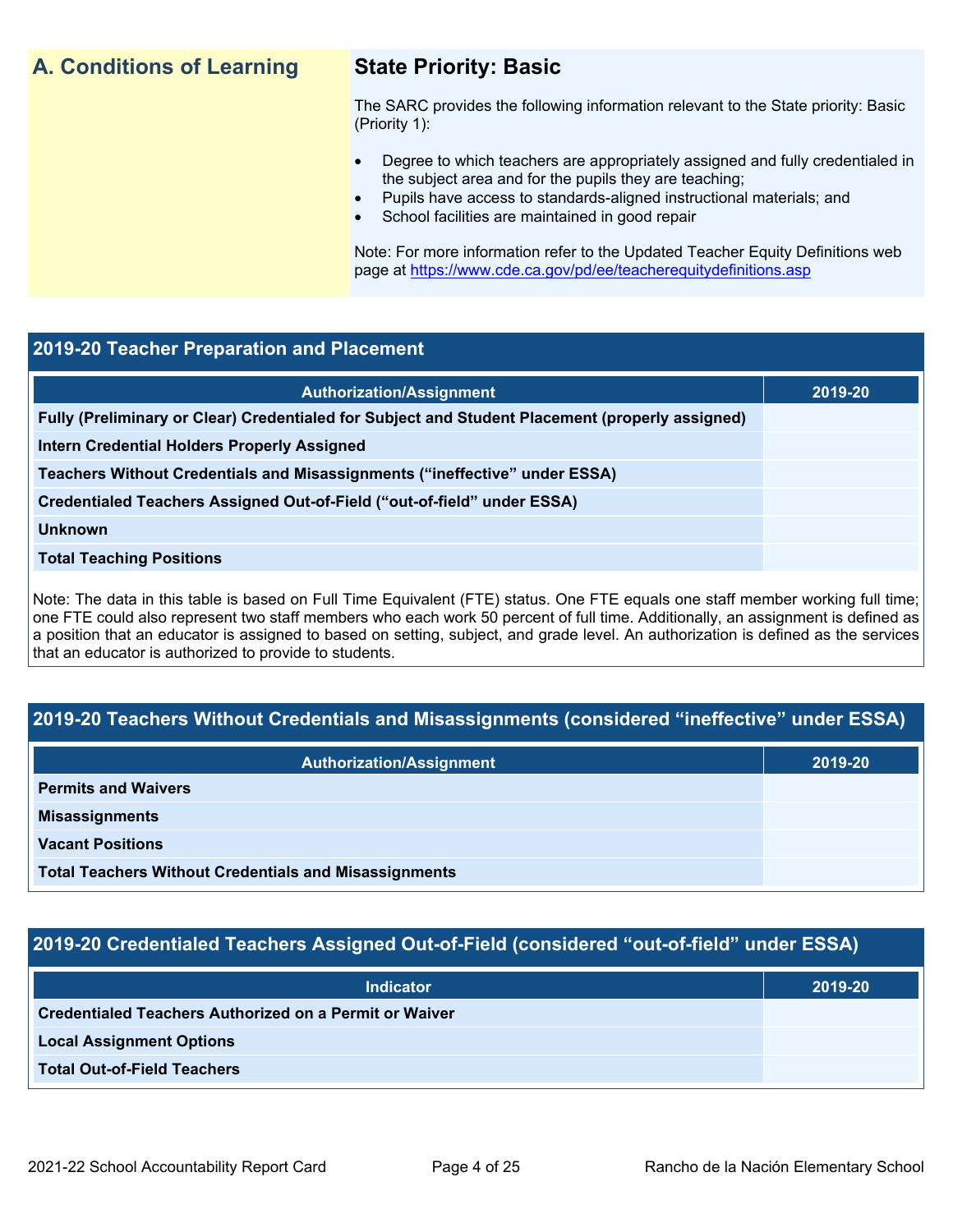## **2019-20 Class Assignments**

| Indicator                                                                                                                                           | 2019-20 |
|-----------------------------------------------------------------------------------------------------------------------------------------------------|---------|
| <b>Misassignments for English Learners</b><br>(a percentage of all the classes with English learners taught by teachers that are misassigned)       |         |
| No credential, permit or authorization to teach<br>(a percentage of all the classes taught by teachers with no record of an authorization to teach) |         |

## **2021-22 Quality, Currency, Availability of Textbooks and Other Instructional Materials**

**Year and month in which the data were collected** 08/25/2021

| <b>Subject</b>                                         | <b>Textbooks and Other Instructional Materials/year of</b><br><b>Adoption</b>      | <b>From</b><br><b>Most</b><br><b>Recent</b><br><b>Adoption</b><br>? | <b>Percent</b><br><b>Students</b><br><b>Lacking Own</b><br><b>Assigned</b><br>Copy |
|--------------------------------------------------------|------------------------------------------------------------------------------------|---------------------------------------------------------------------|------------------------------------------------------------------------------------|
| <b>Reading/Language Arts</b>                           | Benchmark Advance 2018<br>Benchmark Adelante 2018<br>American Reading Company 2018 | Yes                                                                 | $0\%$                                                                              |
| <b>Mathematics</b>                                     | Houghton-Mifflin-Harcourt<br>California Go Math!<br>2015/2016                      | Yes                                                                 | $0\%$                                                                              |
| <b>Science</b>                                         | McGraw-Hill - (Eng.) CA Science (Span.) CA Ciencias<br>2008/2009                   | Yes                                                                 | 0%                                                                                 |
| <b>History-Social Science</b>                          | H. M. Harcourt Reflections<br>2007/2008                                            | Yes                                                                 | $0\%$                                                                              |
| <b>Foreign Language</b>                                | Benchmark Advanced/Adelante for English Language<br>Development<br>2020            | Yes                                                                 | $\Omega$                                                                           |
| <b>Health</b>                                          |                                                                                    |                                                                     |                                                                                    |
| <b>Visual and Performing Arts</b>                      |                                                                                    |                                                                     |                                                                                    |
| <b>Science Laboratory Equipment</b><br>$(grades 9-12)$ |                                                                                    |                                                                     |                                                                                    |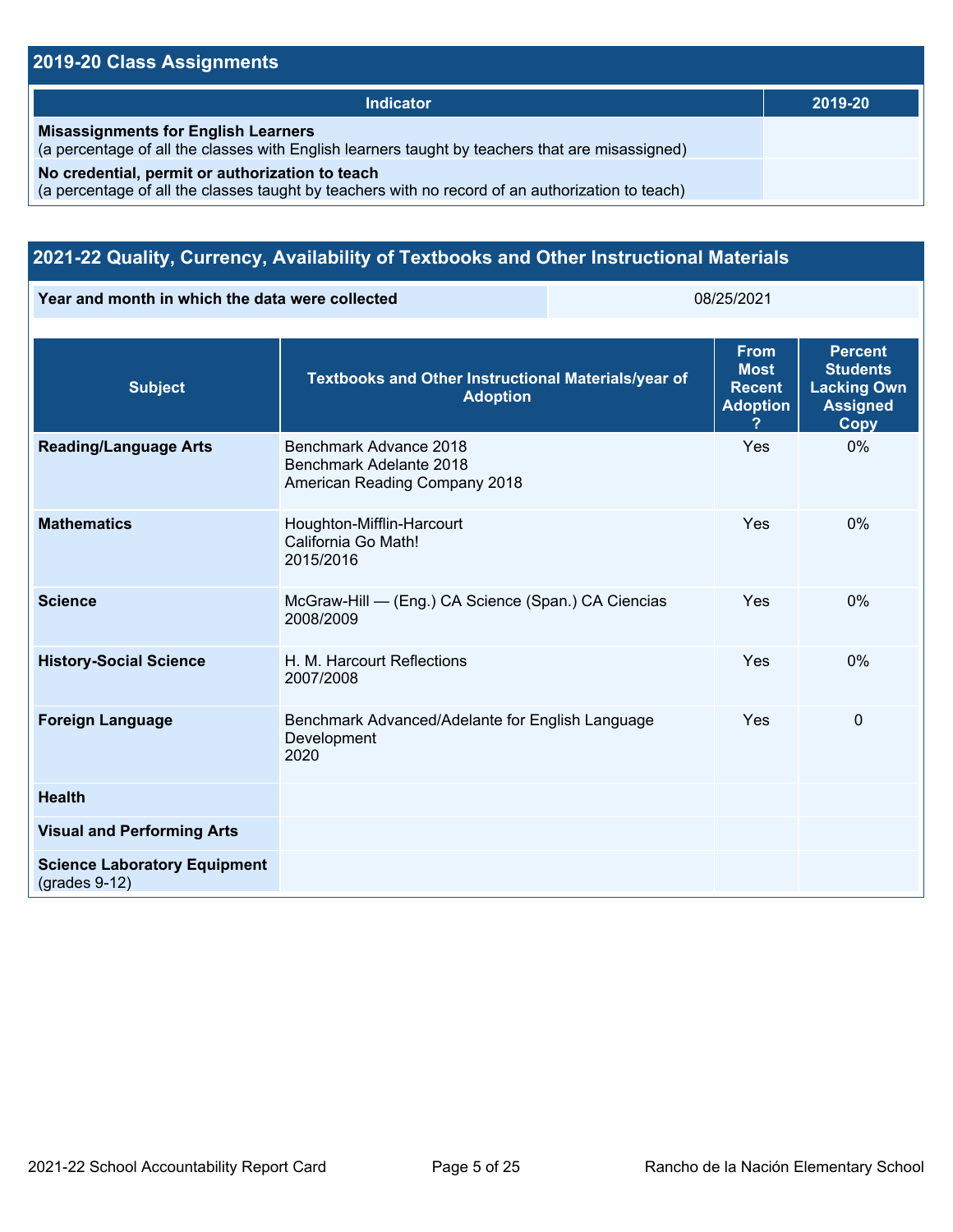#### **School Facility Conditions and Planned Improvements**

Rancho de la Nación's main campus was built in 1989. There have been and continue to be renovations and improvements at the site since it's opening.

These include:

- 2005-2006 School year Addition of office facilities and multipurpose building which houses kitchen for serving hot meals for Rancho de la Nación students; new library to accommodate K-6 students; renovation of lower campus buildings (kindergarten and rooms 1-6).
- 2006-2007 Landscaping/hardscaping in the passageway between the upper campus buildings.
- 2007-2008 Landscaping in courtyard of lower campus buildings; bulletin boards and signage in the new multipurpose room.
- 2018 The parking lot was repaved and striped.
- 2019 The exterior of the school was repainted and a school garden was built in the lower guad.

 19 regular classrooms, a resource room for literacy support personnel, a room for the Resource Specialist Program, offices for Ongoing—Maintenance of site with new paint, plants, flowers, grass and new playground equipment. Rancho de la Nación has support personnel (speech and language therapists, psychologist and counselor), and a library.

#### Maintenance and Repair

District maintenance staff ensures that the repairs necessary to keep the school in good repair and working order are completed in a timely manner. A work order process is used to ensure efficient service and that emergency repairs are given the highest priority.

#### Cleaning Process and Schedule

 We have made a conscientious effort to provide a clean and attractive campus. Students are encouraged to have pride in their A summary of these standards is available at the school office or at the district maintenance office. The principal works daily with the custodial staff and the custodial supervisor to develop cleaning schedules to ensure a clean and safe school. school and keep the campus clean. The District Governing Board has adopted cleaning standards for all schools in the district.

#### The Facilities Inspection Tool (FIT)

 addressed. Items that involve asphalt, roofing, flooring or painting are addressed through the District's deferred maintenance program. All other items are expedited into the National School District work order system and repaired by our maintenance The FIT is used on a yearly basis to identify facility needs and repairs. All items found in need of repair on the FIT are department.

#### New School Projects

The new school construction project funded by local bond funds (Measure N) was completed during summer of the 2015-16 school year. The projects included adding air conditioners to every classroom and multi-purpose room and upgrading electrical capacity for four school sites. Additionally, a complete upgrade of our network cabling, as well as network infrastructure hardware upgrades at all sites including the district office, a complete replacement of the district fiber optic cabling network and a complete reconfiguration of the network to accommodate higher network speeds and greater network bandwidth.

| Year and month of the most recent FIT report                        |              |      | 8/6/2021                        |                                                  |
|---------------------------------------------------------------------|--------------|------|---------------------------------|--------------------------------------------------|
| <b>System Inspected</b>                                             | Rate<br>Good | Fair | <b>Rate Rate</b><br><b>Poor</b> | <b>Repair Needed and Action Taken or Planned</b> |
| <b>Systems:</b><br>Gas Leaks, Mechanical/HVAC, Sewer                | X            |      |                                 |                                                  |
| Interior:<br><b>Interior Surfaces</b>                               | X            |      |                                 |                                                  |
| <b>Cleanliness:</b><br>Overall Cleanliness, Pest/Vermin Infestation | X            |      |                                 |                                                  |
| <b>Electrical</b>                                                   | $\times$     |      |                                 |                                                  |
| <b>Restrooms/Fountains:</b><br>Restrooms, Sinks/ Fountains          | X            |      |                                 |                                                  |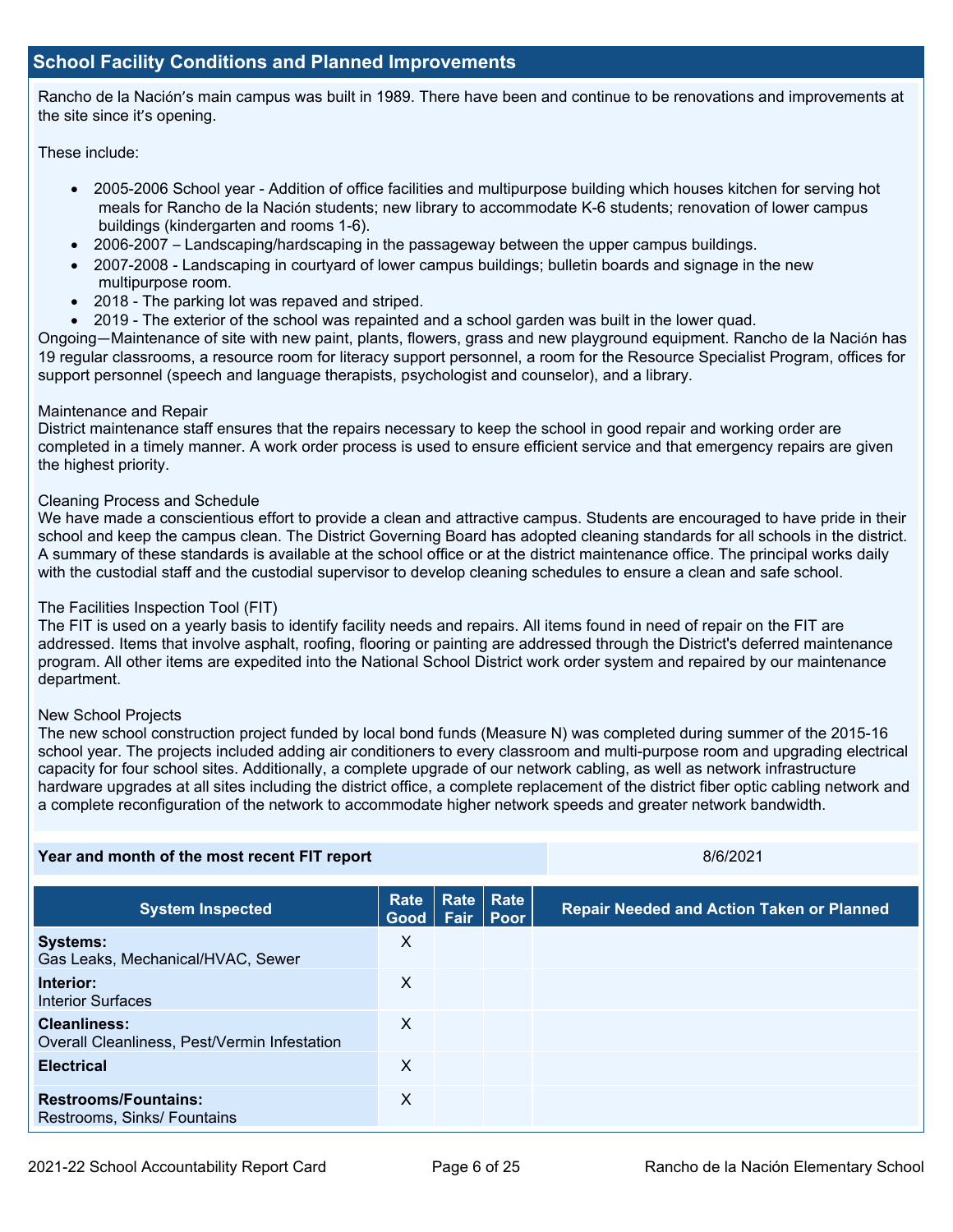| <b>School Facility Conditions and Planned Improvements</b>             |              |  |    |                                                                                       |  |
|------------------------------------------------------------------------|--------------|--|----|---------------------------------------------------------------------------------------|--|
| Safety:<br>Fire Safety, Hazardous Materials                            | X            |  |    |                                                                                       |  |
| Structural:<br><b>Structural Damage, Roofs</b>                         | $\mathsf{X}$ |  |    | Room 1: Roof leak<br>Action Taken: Work order submitted for repair.                   |  |
| External:<br>Playground/School Grounds, Windows/<br>Doors/Gates/Fences |              |  | X. | Playgrounds: Asphalt needs repairs<br>Action Taken: Work order submitted for repairs. |  |

| <b>Overall Facility Rate</b> |      |      |      |  |  |  |
|------------------------------|------|------|------|--|--|--|
| <b>Exemplary</b>             | Good | Fair | Poor |  |  |  |
|                              |      |      |      |  |  |  |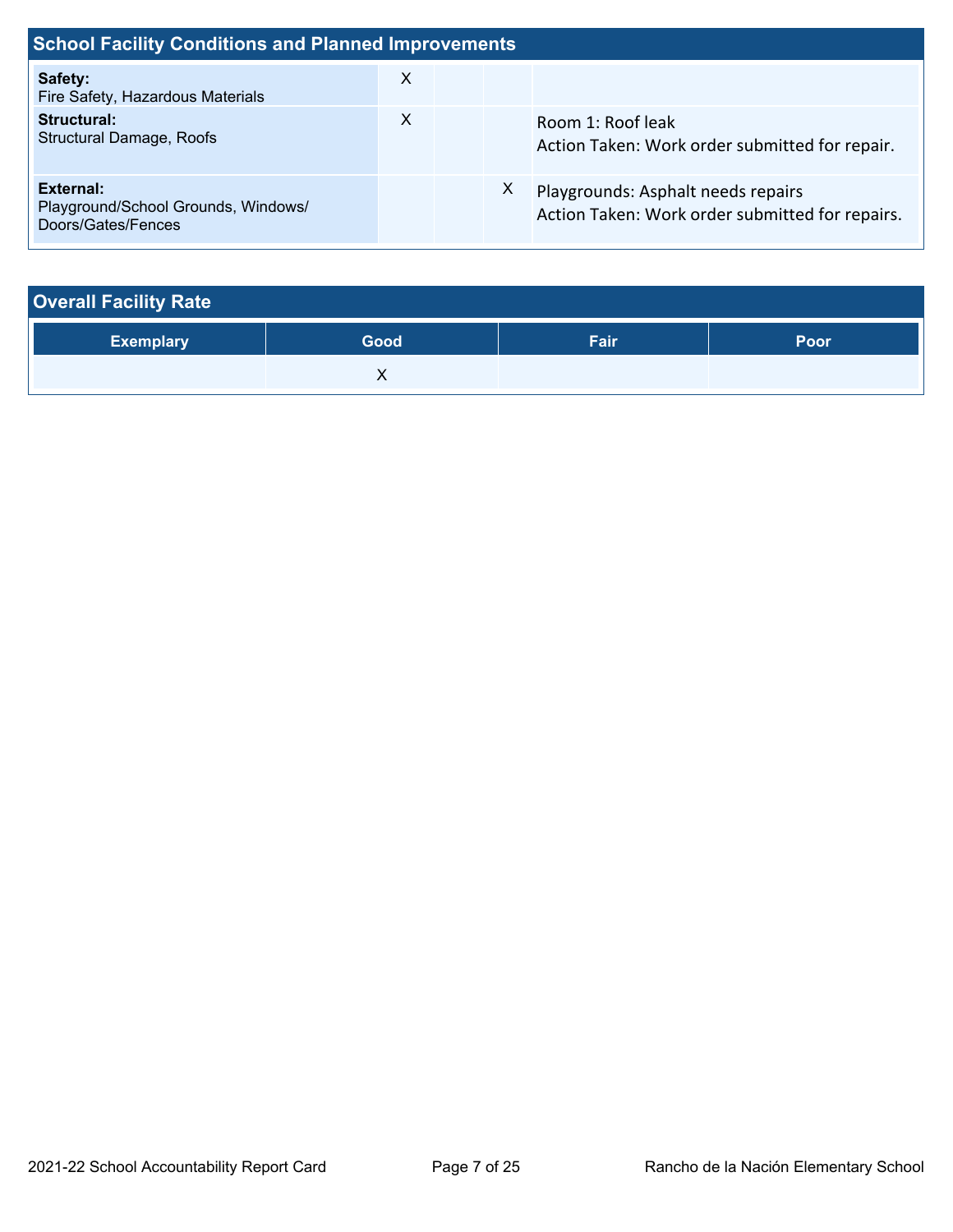## **B. Pupil Outcomes State Priority: Pupil Achievement**

The SARC provides the following information relevant to the State priority: Pupil Achievement (Priority 4):

#### **Statewide Assessments**

 (i.e., California Assessment of Student Performance and Progress [CAASPP] System includes the Smarter Balanced Summative Assessments for students in for English language arts/literacy [ELA] and mathematics given in grades three through eight and grade eleven. Only eligible students may participate in the standards, which are linked with the Common Core State Standards [CCSS] for the general education population and the California Alternate Assessments [CAAs] administration of the CAAs. CAAs items are aligned with alternate achievement students with the most significant cognitive disabilities).

The CAASPP System encompasses the following assessments and student participation requirements:

- 1. **Smarter Balanced Summative Assessments and CAAs for ELA** in grades three through eight and grade eleven.
- 2. **Smarter Balanced Summative Assessments and CAAs for mathematics**  in grades three through eight and grade eleven.
- 3. **California Science Test (CAST) and CAAs for Science** in grades five, eight, and once in high school (i.e., grade ten, eleven, or twelve).

#### **SARC Reporting in the 2020-2021 School Year Only**

Where the most viable option, LEAs were required to administer the statewide summative assessment in ELA and mathematics. Where a statewide summative assessment was not the most viable option for the LEA (or for one or more gradelevel[s] within the LEA) due to the pandemic, LEAs were allowed to report results from a different assessment that met the criteria established by the State Board of Education (SBE) on March 16, 2021. The assessments were required to be:

- Aligned with CA CCSS for ELA and mathematics;
- Available to students in grades 3 through 8, and grade 11; and
- Uniformly administered across a grade, grade span, school, or district to all eligible students.

#### **Options**

Note that the CAAs could only be administered in-person following health and safety requirements. If it was not viable for the LEA to administer the CAAs in person with health and safety guidelines in place, the LEA was directed to not administer the tests. There were no other assessment options available for the CAAs. Schools administered the Smarter Balanced Summative Assessments for ELA and mathematics, other assessments that meet the SBE criteria, or a combination of both, and they could only choose one of the following:

- Smarter Balanced ELA and mathematics summative assessments;
- Other assessments meeting the SBE criteria; or
- Combination of Smarter Balanced ELA and mathematics summative assessments and other assessments.

The percentage of students who have successfully completed courses that satisfy the requirements for entrance to the University of California and the California State University, or career technical education sequences or programs of study.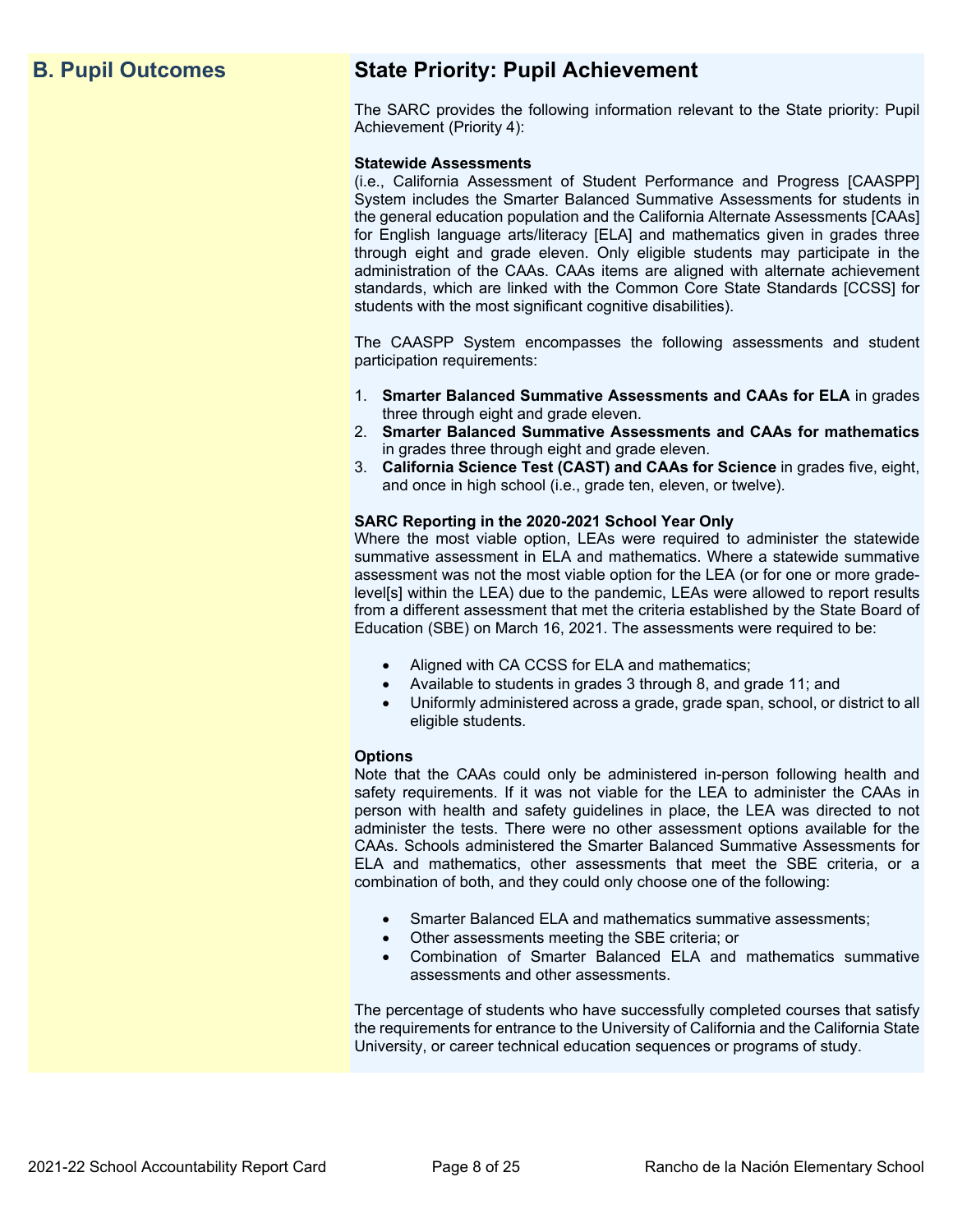#### **Percentage of Students Meeting or Exceeding the State Standard on CAASPP**

 taking and completing a state-administered assessment. This table displays CAASPP test results in ELA and mathematics for all students grades three through eight and grade eleven

The 2019-2020 data cells with N/A values indicate that the 2019-2020 data are not available due to the COVID-19 pandemic and resulting summative test suspension. The Executive Order N-30-20 was issued which waived the assessment, accountability, and reporting requirements for the 2019-2020 school year.

 pandemic during the 2020-2021 school year. Where the CAASPP assessments in ELA and/or mathematics is not the most viable school, district, state are not an accurate comparison. As such, it is inappropriate to compare results of the 2020-2021 school year The 2020-2021 data cells have N/A values because these data are not comparable to other year data due to the COVID-19 option, the LEAs were allowed to administer local assessments. Therefore, the 2020-2021 data between school years for the to other school years.

| Subject                                                              | <b>School</b><br>2019-20 | <b>School</b><br>2020-21 | <b>District</b><br>2019-20 | <b>District</b><br>2020-21 | <b>State</b><br>2019-20 | <b>State</b><br>2020-21 |
|----------------------------------------------------------------------|--------------------------|--------------------------|----------------------------|----------------------------|-------------------------|-------------------------|
| <b>English Language Arts/Literacy</b><br>$\left($ grades 3-8 and 11) | N/A                      | N/A                      | N/A                        | N/A                        | N/A                     | N/A                     |
| <b>Mathematics</b><br>$(grades 3-8 and 11)$                          | N/A                      | N/A                      | N/A                        | N/A                        | N/A                     | N/A                     |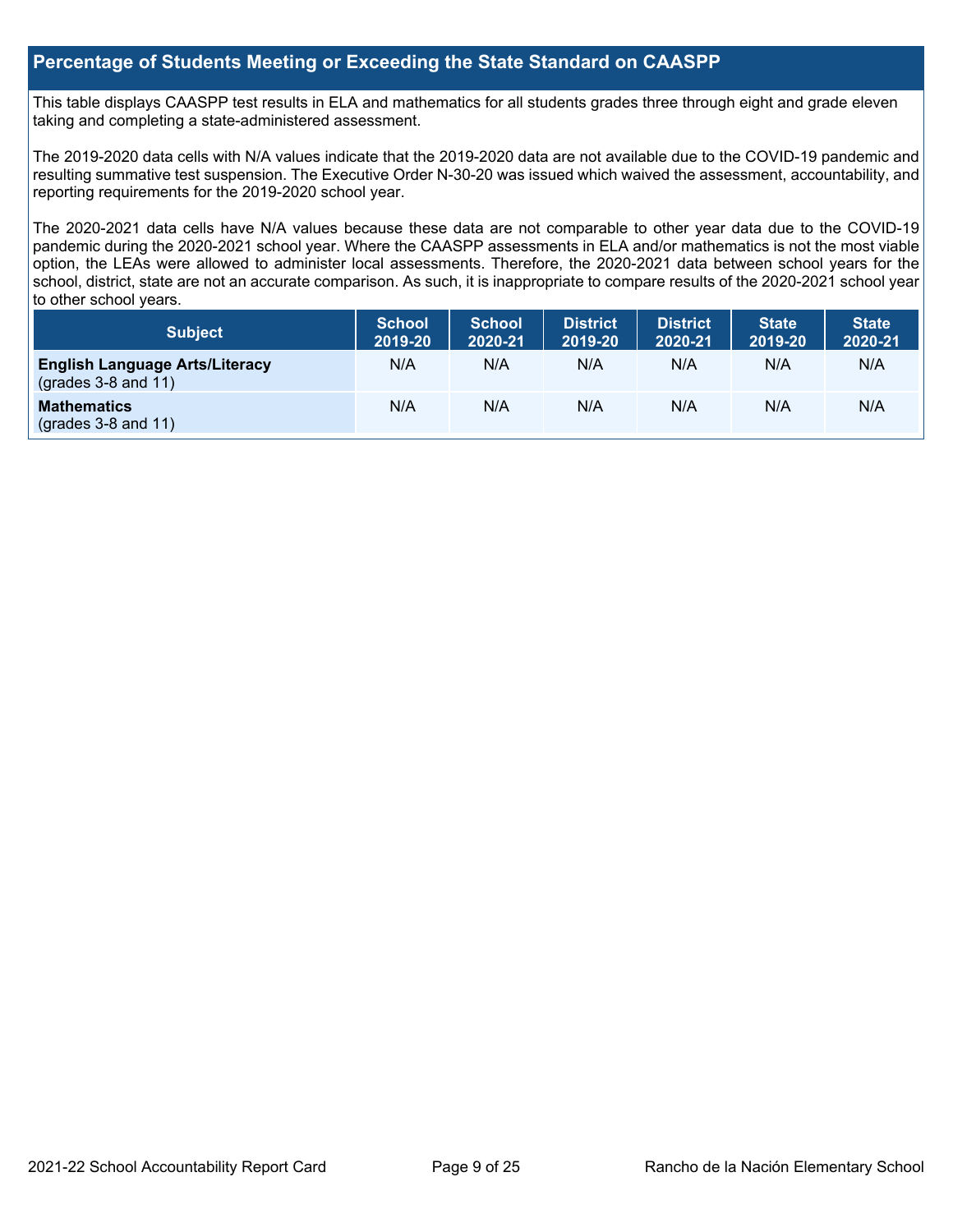### **2020-21 CAASPP Test Results in ELA by Student Group**

 and completing a state-administered assessment. The CDE will populate this table for schools in cases where the school CDE will populate this table with "NT" values, meaning this school did not test students using the CAASPP. See the local This table displays CAASPP test results in ELA by student group for students grades three through eight and grade eleven taking administered the CAASPP assessment. In cases where the school administered a local assessment instead of CAASPP, the assessment(s) table for more information.

| <b>CAASPP</b><br><b>Student Groups</b>               | <b>CAASPP</b><br><b>Total</b><br><b>Enrollment</b> | <b>CAASPP</b><br><b>Number</b><br><b>Tested</b> | <b>CAASPP</b><br><b>Percent</b><br><b>Tested</b> | <b>CAASPP</b><br><b>Percent</b><br><b>Not Tested</b> | <b>CAASPP</b><br><b>Percent</b><br>Met or<br><b>Exceeded</b> |
|------------------------------------------------------|----------------------------------------------------|-------------------------------------------------|--------------------------------------------------|------------------------------------------------------|--------------------------------------------------------------|
| <b>All Students</b>                                  | 245                                                | <b>NT</b>                                       | <b>NT</b>                                        | <b>NT</b>                                            | <b>NT</b>                                                    |
| <b>Female</b>                                        | 130                                                | <b>NT</b>                                       | <b>NT</b>                                        | <b>NT</b>                                            | <b>NT</b>                                                    |
| <b>Male</b>                                          | 115                                                | <b>NT</b>                                       | <b>NT</b>                                        | <b>NT</b>                                            | <b>NT</b>                                                    |
| American Indian or Alaska Native                     | $\mathbf 0$                                        | $\mathbf 0$                                     | $\mathbf 0$                                      | $\overline{0}$                                       | 0                                                            |
| <b>Asian</b>                                         | $\overline{\phantom{a}}$                           | <b>NT</b>                                       | <b>NT</b>                                        | <b>NT</b>                                            | <b>NT</b>                                                    |
| <b>Black or African American</b>                     | $\overline{\phantom{a}}$                           | <b>NT</b>                                       | <b>NT</b>                                        | <b>NT</b>                                            | <b>NT</b>                                                    |
| <b>Filipino</b>                                      | 12                                                 | <b>NT</b>                                       | <b>NT</b>                                        | <b>NT</b>                                            | <b>NT</b>                                                    |
| <b>Hispanic or Latino</b>                            | 208                                                | <b>NT</b>                                       | <b>NT</b>                                        | <b>NT</b>                                            | <b>NT</b>                                                    |
| Native Hawaiian or Pacific Islander                  | $\overline{\phantom{a}}$                           | <b>NT</b>                                       | <b>NT</b>                                        | <b>NT</b>                                            | <b>NT</b>                                                    |
| <b>Two or More Races</b>                             | $-$                                                | <b>NT</b>                                       | <b>NT</b>                                        | <b>NT</b>                                            | <b>NT</b>                                                    |
| <b>White</b>                                         | $\overline{\phantom{a}}$                           | <b>NT</b>                                       | <b>NT</b>                                        | <b>NT</b>                                            | <b>NT</b>                                                    |
| <b>English Learners</b>                              | 135                                                | <b>NT</b>                                       | <b>NT</b>                                        | <b>NT</b>                                            | <b>NT</b>                                                    |
| <b>Foster Youth</b>                                  | $\Omega$                                           | $\mathbf 0$                                     | $\Omega$                                         | $\mathbf 0$                                          | $\mathbf{0}$                                                 |
| <b>Homeless</b>                                      | 22                                                 | <b>NT</b>                                       | <b>NT</b>                                        | <b>NT</b>                                            | <b>NT</b>                                                    |
| <b>Military</b>                                      | $\overline{0}$                                     | $\mathbf 0$                                     | $\mathbf 0$                                      | $\overline{0}$                                       | $\mathbf 0$                                                  |
| <b>Socioeconomically Disadvantaged</b>               | 188                                                | <b>NT</b>                                       | <b>NT</b>                                        | <b>NT</b>                                            | <b>NT</b>                                                    |
| <b>Students Receiving Migrant Education Services</b> | $\mathbf 0$                                        | $\mathbf 0$                                     | $\Omega$                                         | $\mathbf 0$                                          | 0                                                            |
| <b>Students with Disabilities</b>                    | 39                                                 | <b>NT</b>                                       | <b>NT</b>                                        | <b>NT</b>                                            | <b>NT</b>                                                    |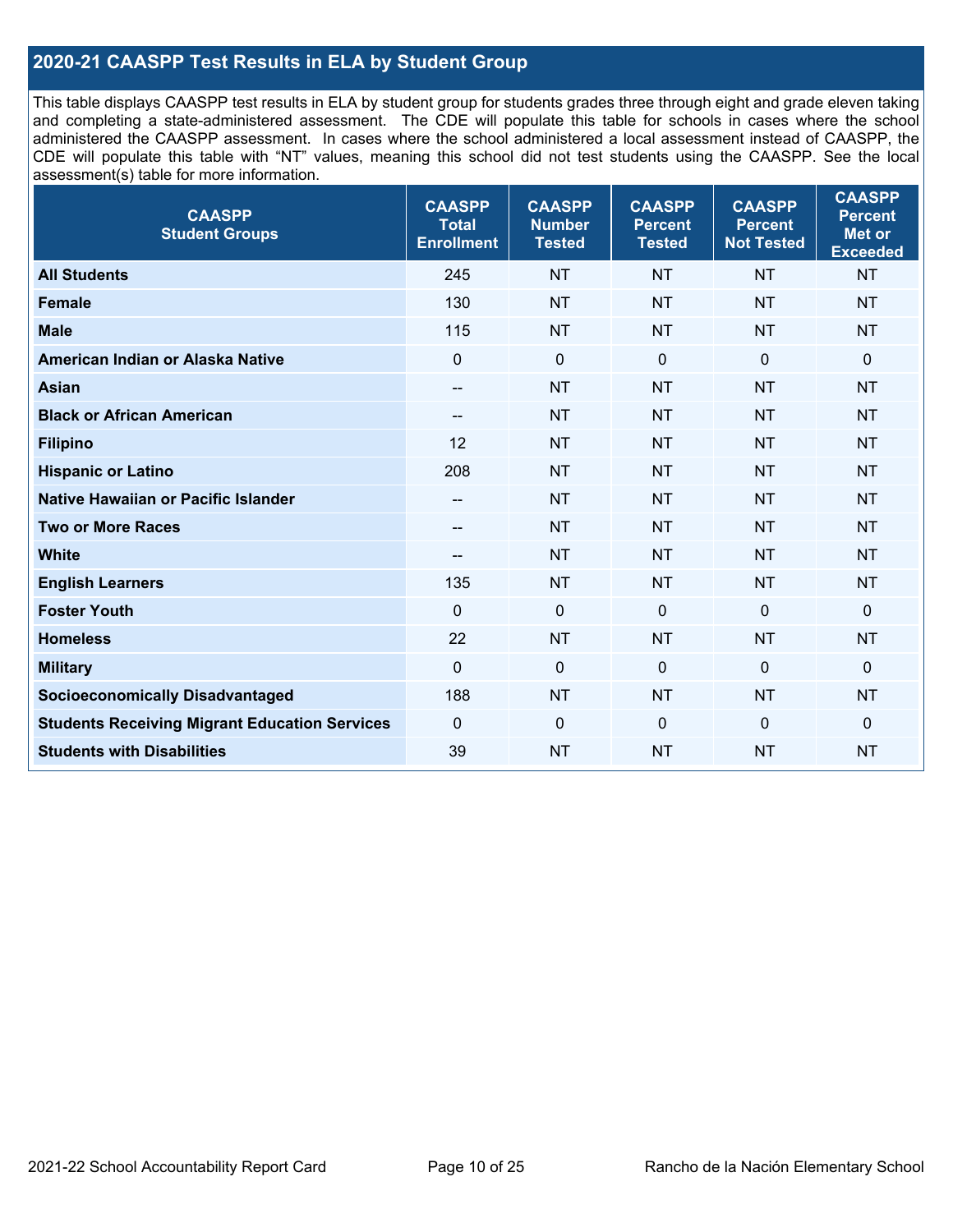### **2020-21 CAASPP Test Results in Math by Student Group**

 This table displays CAASPP test results in Math by student group for students grades three through eight and grade eleven taking and completing a state-administered assessment. The CDE will populate this table for schools in cases where the school CDE will populate this table with "NT" values, meaning this school did not test students using the CAASPP. See the local administered the CAASPP assessment. In cases where the school administered a local assessment instead of CAASPP, the assessment(s) table for more information.

| <b>CAASPP</b><br><b>Student Groups</b>               | <b>CAASPP</b><br><b>Total</b><br><b>Enrollment</b> | <b>CAASPP</b><br><b>Number</b><br><b>Tested</b> | <b>CAASPP</b><br><b>Percent</b><br><b>Tested</b> | <b>CAASPP</b><br><b>Percent</b><br><b>Not Tested</b> | <b>CAASPP</b><br><b>Percent</b><br><b>Met or</b><br><b>Exceeded</b> |
|------------------------------------------------------|----------------------------------------------------|-------------------------------------------------|--------------------------------------------------|------------------------------------------------------|---------------------------------------------------------------------|
| <b>All Students</b>                                  | 245                                                | <b>NT</b>                                       | <b>NT</b>                                        | <b>NT</b>                                            | <b>NT</b>                                                           |
| <b>Female</b>                                        | 130                                                | <b>NT</b>                                       | <b>NT</b>                                        | <b>NT</b>                                            | <b>NT</b>                                                           |
| <b>Male</b>                                          | 115                                                | <b>NT</b>                                       | <b>NT</b>                                        | <b>NT</b>                                            | <b>NT</b>                                                           |
| American Indian or Alaska Native                     | $\mathbf 0$                                        | $\mathbf 0$                                     | $\mathbf 0$                                      | 0                                                    | $\mathbf 0$                                                         |
| <b>Asian</b>                                         | $- -$                                              | <b>NT</b>                                       | <b>NT</b>                                        | <b>NT</b>                                            | <b>NT</b>                                                           |
| <b>Black or African American</b>                     | $\hspace{0.05cm}$                                  | <b>NT</b>                                       | <b>NT</b>                                        | <b>NT</b>                                            | <b>NT</b>                                                           |
| <b>Filipino</b>                                      | 12                                                 | <b>NT</b>                                       | <b>NT</b>                                        | <b>NT</b>                                            | <b>NT</b>                                                           |
| <b>Hispanic or Latino</b>                            | 208                                                | <b>NT</b>                                       | <b>NT</b>                                        | <b>NT</b>                                            | <b>NT</b>                                                           |
| <b>Native Hawaiian or Pacific Islander</b>           | $-\!$ $\!-$                                        | <b>NT</b>                                       | <b>NT</b>                                        | <b>NT</b>                                            | <b>NT</b>                                                           |
| <b>Two or More Races</b>                             | $- -$                                              | <b>NT</b>                                       | <b>NT</b>                                        | <b>NT</b>                                            | <b>NT</b>                                                           |
| <b>White</b>                                         | $\overline{\phantom{a}}$                           | <b>NT</b>                                       | <b>NT</b>                                        | <b>NT</b>                                            | <b>NT</b>                                                           |
| <b>English Learners</b>                              | 135                                                | <b>NT</b>                                       | <b>NT</b>                                        | <b>NT</b>                                            | <b>NT</b>                                                           |
| <b>Foster Youth</b>                                  | $\mathbf{0}$                                       | $\mathbf 0$                                     | $\mathbf 0$                                      | $\Omega$                                             | $\mathbf 0$                                                         |
| <b>Homeless</b>                                      | 22                                                 | <b>NT</b>                                       | <b>NT</b>                                        | <b>NT</b>                                            | <b>NT</b>                                                           |
| <b>Military</b>                                      | $\mathbf 0$                                        | $\mathbf 0$                                     | $\mathbf 0$                                      | $\mathbf 0$                                          | $\mathbf 0$                                                         |
| <b>Socioeconomically Disadvantaged</b>               | 188                                                | <b>NT</b>                                       | <b>NT</b>                                        | <b>NT</b>                                            | <b>NT</b>                                                           |
| <b>Students Receiving Migrant Education Services</b> | $\mathbf 0$                                        | $\mathbf 0$                                     | $\mathbf 0$                                      | 0                                                    | $\mathbf 0$                                                         |
| <b>Students with Disabilities</b>                    | 39                                                 | <b>NT</b>                                       | <b>NT</b>                                        | <b>NT</b>                                            | <b>NT</b>                                                           |

#### **2020-21 Local Assessment Test Results in ELA by Student Group**

 eleven. LEAs/schools will populate this table for schools in cases where the school administered a local assessment. In cases This table displays Local Assessment test results in ELA by student group for students grades three through eight and grade where the school administered the CAASPP assessment, LEAs/schools will populate this table with "N/A" values in all cells, meaning this table is Not Applicable for this school.

| <b>iReady Diagnostic</b><br><b>Student Groups</b> | <b>iReady</b><br><b>Diagnostic</b><br><b>Total</b><br><b>Enrollment</b> | <b>iReady</b><br><b>Diagnostic</b><br><b>Number</b><br>Tested | <b>iReady</b><br><b>Diagnostic</b><br><b>Percent</b><br><b>Tested</b> | <b>iReady</b><br><b>Diagnostic</b><br><b>Percent</b><br><b>Not Tested</b> | <b>iReady</b><br><b>Diagnostic</b><br><b>Percent</b><br>At or Above<br><b>Grade Level</b> |
|---------------------------------------------------|-------------------------------------------------------------------------|---------------------------------------------------------------|-----------------------------------------------------------------------|---------------------------------------------------------------------------|-------------------------------------------------------------------------------------------|
| <b>All Students</b>                               | 392                                                                     | 334                                                           | 85.2                                                                  | 14.8                                                                      | 36.5                                                                                      |
| <b>Female</b>                                     | 203                                                                     | 170                                                           | 83.7                                                                  | 16.3                                                                      | 40.6                                                                                      |
| <b>Male</b>                                       | 188                                                                     | 163                                                           | 86.7                                                                  | 13.3                                                                      | 31.9                                                                                      |
| American Indian or Alaska Native                  | n/a                                                                     |                                                               | n/a                                                                   | n/a                                                                       | n/a                                                                                       |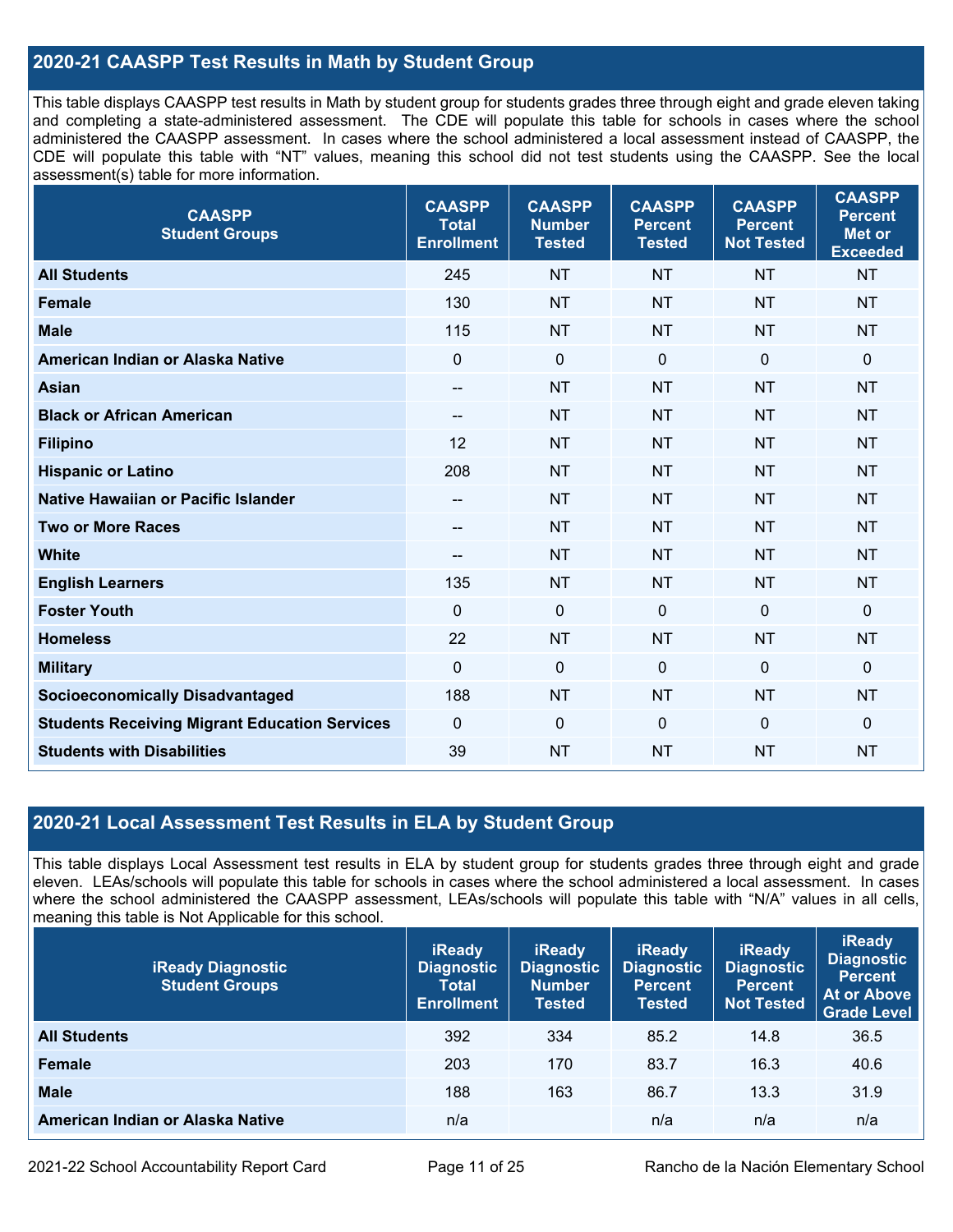| Asian                                                                                      | 5   | 5            | 100  | $\mathbf{0}$ | 60          |
|--------------------------------------------------------------------------------------------|-----|--------------|------|--------------|-------------|
| <b>Black or African American</b>                                                           | 6   | 5            | 83.3 | 16.7         | $\mathbf 0$ |
| <b>Filipino</b>                                                                            | 27  | 20           | 74.1 | 25.9         | 60          |
| <b>Hispanic or Latino</b>                                                                  | 321 | 276          | 86   | 14           | 35.5        |
| Native Hawaiian or Pacific Islander                                                        | 2   | $\mathbf{1}$ | 50   | 50           | 100         |
| <b>Two or More Races</b>                                                                   | 5   | 3            | 60   | 40           | 33.1        |
| White                                                                                      | 10  | 8            | 80   | 20           | 37.5        |
| <b>English Learners</b>                                                                    | 202 | 172          | 85.1 | 14.9         | 27.9        |
| <b>Homeless</b>                                                                            | 19  | 12           | 63.2 | 36.8         | 50          |
| <b>Military</b>                                                                            | 3   | 3            | 100  | $\mathbf 0$  | 66.7        |
| <b>Socioeconomically Disadvantaged</b>                                                     | 283 | 238          | 84.1 | 15.9         | 36.1        |
| <b>Students with Disabilities</b>                                                          | 67  | 49           | 73.1 | 26.9         | 18.4        |
| *At or above the grade-level standard in the context of the local assessment administered. |     |              |      |              |             |

## **2020-21 Local Assessment Test Results in Math by Student Group**

 This table displays Local Assessment test results in Math by student group for students grades three through eight and grade eleven. LEAs/schools will populate this table for schools in cases where the school administered a local assessment. In cases where the school administered the CAASPP assessment, LEAs/schools will populate this table with "N/A" values in all cells, meaning this table is Not Applicable for this school.

| <b>iReady Diagnostic</b><br><b>Student Groups</b>                                          | <b>iReady</b><br><b>Diagnostic</b><br><b>Total</b><br><b>Enrollment</b> | <b>iReady</b><br><b>Diagnostic</b><br><b>Number</b><br><b>Tested</b> | <b>iReady</b><br><b>Diagnostic</b><br><b>Percent</b><br><b>Tested</b> | <b>iReady</b><br><b>Diagnostic</b><br><b>Percent</b><br><b>Not Tested</b> | <b>iReady</b><br><b>Diagnostic</b><br><b>Percent</b><br><b>At or Above</b><br>Grade Level |
|--------------------------------------------------------------------------------------------|-------------------------------------------------------------------------|----------------------------------------------------------------------|-----------------------------------------------------------------------|---------------------------------------------------------------------------|-------------------------------------------------------------------------------------------|
| <b>All Students</b>                                                                        | 392                                                                     | 339                                                                  | 86.5                                                                  | 13.5                                                                      | 28.3                                                                                      |
| <b>Female</b>                                                                              | 203                                                                     | 174                                                                  | 85.7                                                                  | 14.3                                                                      | 27.6                                                                                      |
| <b>Male</b>                                                                                | 188                                                                     | 164                                                                  | 87.2                                                                  | 12.8                                                                      | 28.7                                                                                      |
| American Indian or Alaska Native                                                           | n/a                                                                     | n/a                                                                  | n/a                                                                   | n/a                                                                       | n/a                                                                                       |
| <b>Asian</b>                                                                               | 5                                                                       | 5                                                                    | 100                                                                   | $\mathbf 0$                                                               | 20                                                                                        |
| <b>Black or African American</b>                                                           | 6                                                                       | 5                                                                    | 83.3                                                                  | 16.7                                                                      | $\mathbf 0$                                                                               |
| <b>Filipino</b>                                                                            | 27                                                                      | 20                                                                   | 74.1                                                                  | 25.9                                                                      | 50                                                                                        |
| <b>Hispanic or Latino</b>                                                                  | 321                                                                     | 281                                                                  | 87.5                                                                  | 12.5                                                                      | 27                                                                                        |
| Native Hawaiian or Pacific Islander                                                        | 5                                                                       | $\mathfrak{Z}$                                                       | 60                                                                    | 50                                                                        | 0                                                                                         |
| <b>Two or More Races</b>                                                                   | 5                                                                       | $\mathfrak{S}$                                                       | 60                                                                    | 40                                                                        | 33.3                                                                                      |
| <b>White</b>                                                                               | 10                                                                      | 8                                                                    | 80                                                                    | 20                                                                        | 37.5                                                                                      |
| <b>English Learners</b>                                                                    | 202                                                                     | 174                                                                  | 86.1                                                                  | 13.9                                                                      | 21.8                                                                                      |
| <b>Homeless</b>                                                                            | 19                                                                      | 12                                                                   | 63.2                                                                  | 36.8                                                                      | 33.3                                                                                      |
| <b>Military</b>                                                                            | 3                                                                       | $\mathfrak{S}$                                                       | 100                                                                   | 0                                                                         | 66.7                                                                                      |
| <b>Socioeconomically Disadvantaged</b>                                                     | 283                                                                     | 241                                                                  | 85.2                                                                  | 14.8                                                                      | 26.6                                                                                      |
| <b>Students with Disabilities</b>                                                          | 67                                                                      | 48                                                                   | 71.6                                                                  | 28.4                                                                      | 8.3                                                                                       |
| *At or above the grade-level standard in the context of the local assessment administered. |                                                                         |                                                                      |                                                                       |                                                                           |                                                                                           |

2021-22 School Accountability Report Card Page 12 of 25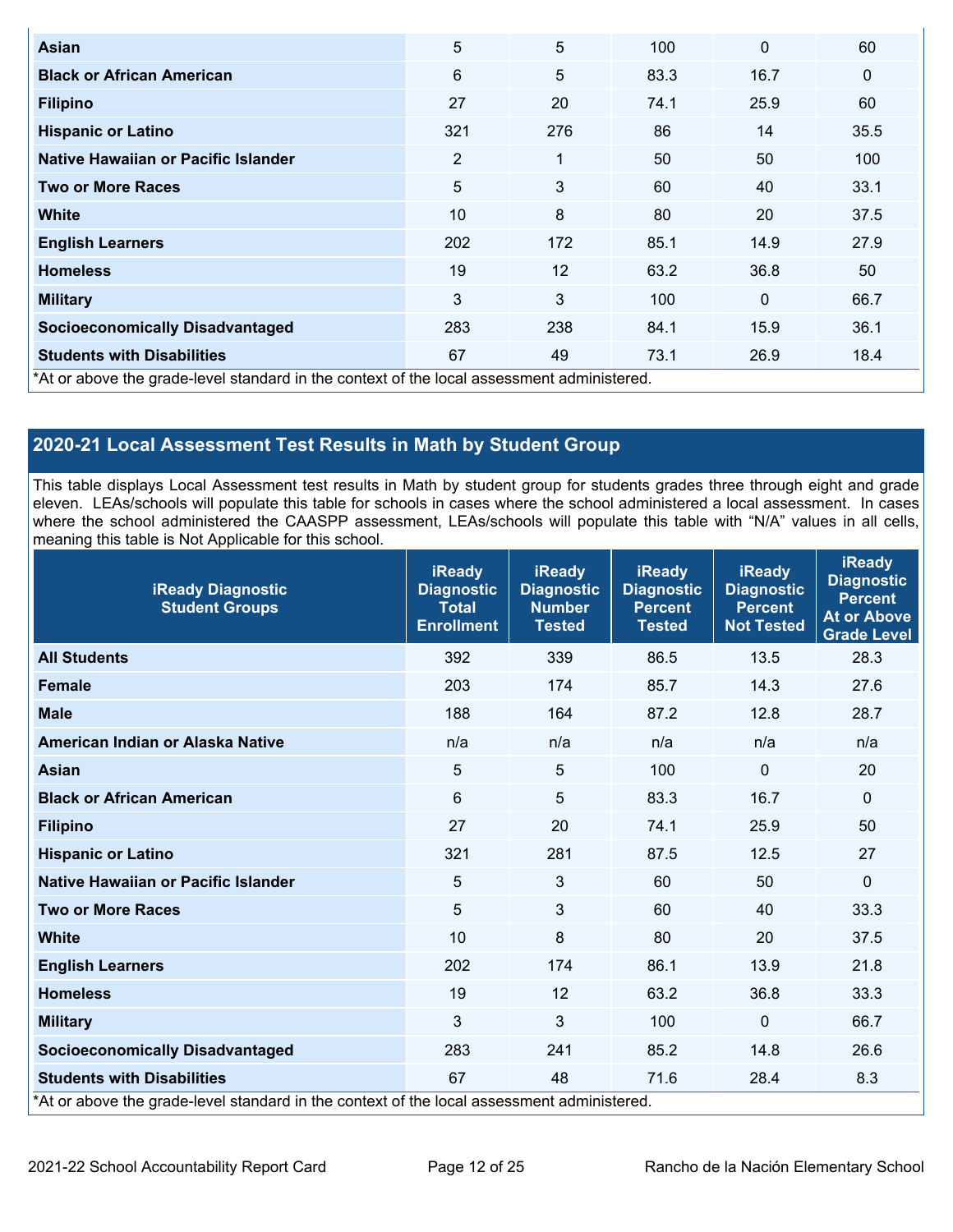### **CAASPP Test Results in Science for All Students**

This table displays the percentage of all students grades five, eight, and High School meeting or exceeding the State Standard.

 resulting summative testing suspension. The Executive Order N-30-20 was issued which waived the assessment, accountability, and reporting requirements for the 2019-2020 school year. The 2019-2020 data cells with N/A values indicate that the 2019-2020 data are not available due to the COVID-19 pandemic and

For any 2020-2021 data cells with N/T values indicate that this school did not test students using the CAASPP Science.

| <b>Subject</b>                                  | <b>School</b> | <b>School</b> | <b>District</b> | <b>District</b> | <b>State</b> | <b>State</b> |
|-------------------------------------------------|---------------|---------------|-----------------|-----------------|--------------|--------------|
|                                                 | 2019-20       | 2020-21       | 2019-20         | 2020-21         | 2019-20      | 2020-21      |
| <b>Science</b><br>(grades 5, 8 and high school) | N/A           | N1            | N/A             | NT              | N/A          | 28.72        |

#### **2020-21 CAASPP Test Results in Science by Student Group**

 This table displays CAASPP test results in Science by student group for students grades five, eight, and High School. For any data cells with N/T values indicate that this school did not test students using the CAASPP Science.

| <b>Student Group</b>                                 | <b>Total</b><br><b>Enrollment</b> | <b>Number</b><br><b>Tested</b> | <b>Percent</b><br><b>Tested</b> | <b>Percent</b><br><b>Not Tested</b> | <b>Percent</b><br>Met or<br><b>Exceeded</b> |
|------------------------------------------------------|-----------------------------------|--------------------------------|---------------------------------|-------------------------------------|---------------------------------------------|
| <b>All Students</b>                                  | 65                                | <b>NT</b>                      | <b>NT</b>                       | <b>NT</b>                           | <b>NT</b>                                   |
| <b>Female</b>                                        | 34                                | <b>NT</b>                      | <b>NT</b>                       | <b>NT</b>                           | <b>NT</b>                                   |
| <b>Male</b>                                          | 31                                | <b>NT</b>                      | <b>NT</b>                       | <b>NT</b>                           | <b>NT</b>                                   |
| American Indian or Alaska Native                     | $\Omega$                          | $\mathbf 0$                    | $\mathbf 0$                     | $\mathbf{0}$                        | $\mathbf{0}$                                |
| <b>Asian</b>                                         | --                                | <b>NT</b>                      | <b>NT</b>                       | <b>NT</b>                           | <b>NT</b>                                   |
| <b>Black or African American</b>                     | --                                | <b>NT</b>                      | <b>NT</b>                       | <b>NT</b>                           | <b>NT</b>                                   |
| <b>Filipino</b>                                      |                                   | <b>NT</b>                      | <b>NT</b>                       | <b>NT</b>                           | <b>NT</b>                                   |
| <b>Hispanic or Latino</b>                            | 52                                | <b>NT</b>                      | <b>NT</b>                       | <b>NT</b>                           | <b>NT</b>                                   |
| Native Hawaiian or Pacific Islander                  | 0                                 | 0                              | $\Omega$                        | $\Omega$                            | $\mathbf 0$                                 |
| <b>Two or More Races</b>                             | $-$                               | <b>NT</b>                      | <b>NT</b>                       | <b>NT</b>                           | <b>NT</b>                                   |
| <b>White</b>                                         | --                                | <b>NT</b>                      | <b>NT</b>                       | <b>NT</b>                           | <b>NT</b>                                   |
| <b>English Learners</b>                              | 26                                | <b>NT</b>                      | <b>NT</b>                       | <b>NT</b>                           | <b>NT</b>                                   |
| <b>Foster Youth</b>                                  | 0                                 | 0                              | $\mathbf{0}$                    | $\mathbf 0$                         | $\mathbf 0$                                 |
| <b>Homeless</b>                                      | --                                | <b>NT</b>                      | <b>NT</b>                       | <b>NT</b>                           | <b>NT</b>                                   |
| <b>Military</b>                                      | $\Omega$                          | 0                              | $\Omega$                        | $\mathbf{0}$                        | $\mathbf 0$                                 |
| <b>Socioeconomically Disadvantaged</b>               | 53                                | <b>NT</b>                      | <b>NT</b>                       | <b>NT</b>                           | <b>NT</b>                                   |
| <b>Students Receiving Migrant Education Services</b> | $\Omega$                          | 0                              | $\Omega$                        | $\Omega$                            | $\mathbf{0}$                                |
| <b>Students with Disabilities</b>                    | 12                                | <b>NT</b>                      | <b>NT</b>                       | <b>NT</b>                           | <b>NT</b>                                   |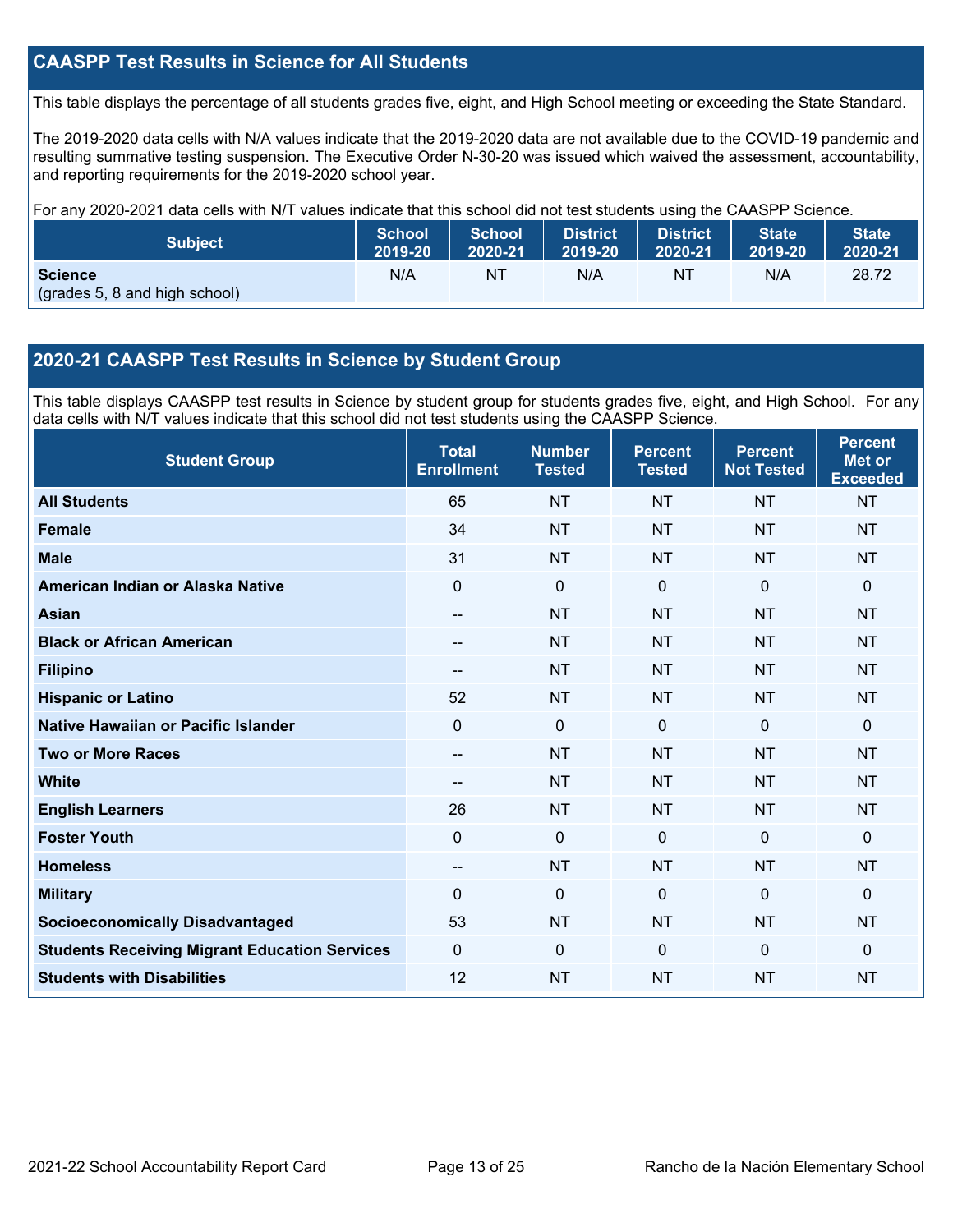## **B. Pupil Outcomes State Priority: Other Pupil Outcomes**

 Pupil Outcomes (Priority 8): Pupil outcomes in the subject area of physical The SARC provides the following information relevant to the State priority: Other education.

### **2020-21 California Physical Fitness Test Results**

 Due to the COVID-19 crisis, the Physical Fitness Test was suspended during the 2020-2021 school year and therefore no data are reported and each cell in this table is populated with "N/A."

| <b>Grade Level</b> | <b>Four of Six Fitness Standards</b> | <b>Five of Six Fitness Standards   Six of Six Fitness Standards</b> | Percentage of Students Meeting   Percentage of Students Meeting   Percentage of Students Meeting |
|--------------------|--------------------------------------|---------------------------------------------------------------------|--------------------------------------------------------------------------------------------------|
| Grade 5            | N/A                                  | N/A                                                                 | N/A                                                                                              |
| Grade 7            | N/A                                  | N/A                                                                 | N/A                                                                                              |
| Grade 9            | N/A                                  | N/A                                                                 | N/A                                                                                              |

## **C. Engagement State Priority: Parental Involvement**

The SARC provides the following information relevant to the State priority: Parental Involvement (Priority 3): Efforts the school district makes to seek parent input in making decisions regarding the school district and at each school site.

#### **2021-22 Opportunities for Parental Involvement**

The SARC Provides the following information relevant to the Parental Involvement State Priority:

Contact Person Name: Daniza Montero Phone Number: (619) 336-8150

Home/School Partnership: (Under Normal School Conditions)

- Parent Workshops (Virtual)
- Coffee with the Principal (Virtual)
- Regular Principal/Parent Meetings (Virtual)
- School Site Council (SSC) (Virtual)
- PTA Meetings (Virtual)
- English Language Advisory Committee (ELAC) (Virtual)
- Student Recognition Assemblies (Virtual)
- School Events (Open House, Back-to-School Night, etc.) (Virtual)
- PTA/Family Events (Virtual)
- Home-School Multi-Lingual Notification System
- Student Council Spirit Days
- Updated information on our school Marquee
- Automated telephone call out system, emails, texts and voice messages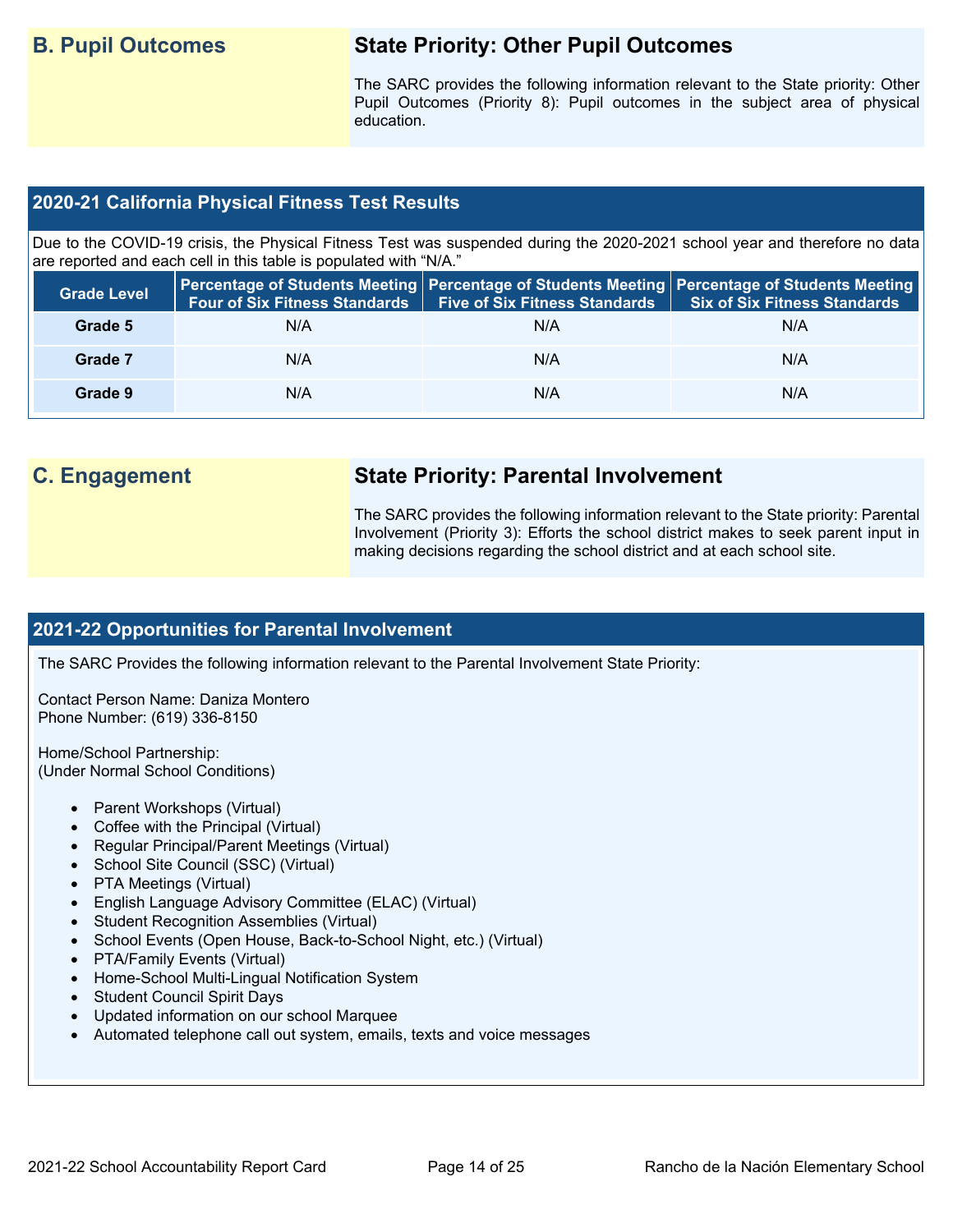## **2020-21 Chronic Absenteeism by Student Group**

| <b>Student Group</b>                                 | <b>Cumulative</b><br><b>Enrollment</b> | <b>Chronic</b><br><b>Absenteeism</b><br><b>Eligible Enrollment</b> | <b>Chronic</b><br><b>Absenteeism</b><br><b>Count</b> | <b>Chronic</b><br><b>Absenteeism</b><br><b>Rate</b> |
|------------------------------------------------------|----------------------------------------|--------------------------------------------------------------------|------------------------------------------------------|-----------------------------------------------------|
| <b>All Students</b>                                  | 420                                    | 414                                                                | 105                                                  | 25.4                                                |
| <b>Female</b>                                        | 216                                    | 211                                                                | 48                                                   | 22.7                                                |
| <b>Male</b>                                          | 203                                    | 202                                                                | 57                                                   | 28.2                                                |
| American Indian or Alaska Native                     | $\Omega$                               | $\Omega$                                                           | $\mathbf{0}$                                         | 0.0                                                 |
| Asian                                                | 6                                      | $6\phantom{1}$                                                     | $\mathbf{0}$                                         | 0.0                                                 |
| <b>Black or African American</b>                     | $6\phantom{a}$                         | $6\phantom{a}$                                                     | $\mathbf 0$                                          | 0.0                                                 |
| <b>Filipino</b>                                      | 30                                     | 30                                                                 | $\mathbf{0}$                                         | 0.0                                                 |
| <b>Hispanic or Latino</b>                            | 352                                    | 347                                                                | 94                                                   | 27.1                                                |
| Native Hawaiian or Pacific Islander                  | $\overline{2}$                         | $\overline{2}$                                                     | 2                                                    | 100.0                                               |
| <b>Two or More Races</b>                             | 6                                      | 6                                                                  | 2                                                    | 33.3                                                |
| <b>White</b>                                         | 12                                     | 11                                                                 | 6                                                    | 54.5                                                |
| <b>English Learners</b>                              | 243                                    | 242                                                                | 61                                                   | 25.2                                                |
| <b>Foster Youth</b>                                  | 1                                      | $\mathbf{1}$                                                       | $\mathbf{0}$                                         | 0.0                                                 |
| <b>Homeless</b>                                      | 20                                     | 20                                                                 | $\overline{7}$                                       | 35.0                                                |
| <b>Socioeconomically Disadvantaged</b>               | 326                                    | 322                                                                | 88                                                   | 27.3                                                |
| <b>Students Receiving Migrant Education Services</b> | $\Omega$                               | $\Omega$                                                           | $\Omega$                                             | 0.0                                                 |
| <b>Students with Disabilities</b>                    | 76                                     | 76                                                                 | 19                                                   | 25.0                                                |

## **C. Engagement State Priority: School Climate**

 The SARC provides the following information relevant to the State priority: School Climate (Priority 6):

- Pupil suspension rates;
- Pupil expulsion rates; and
- Other local measures on the sense of safety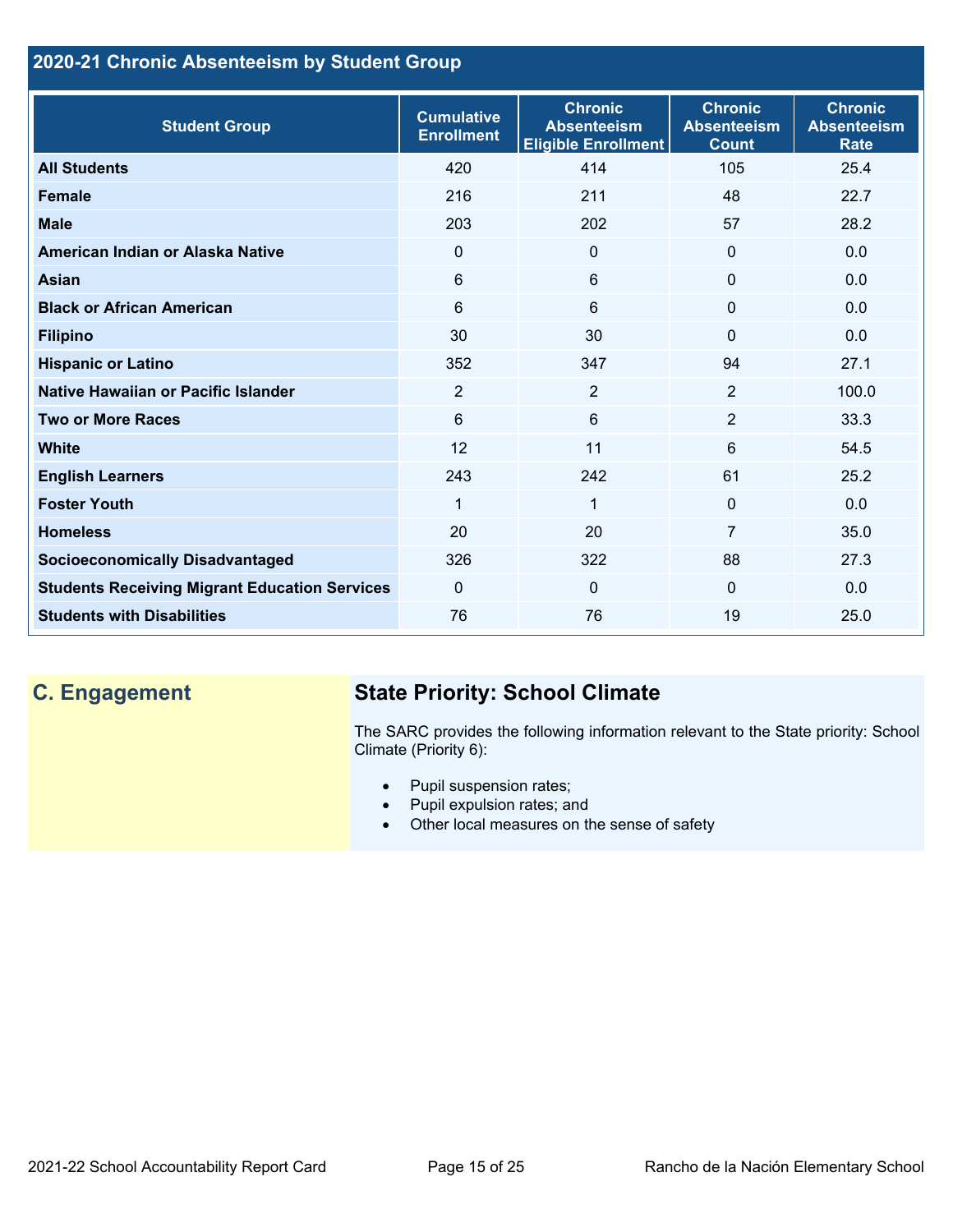#### **Suspensions and Expulsions**

This table displays suspensions and expulsions data collected between July through June, each full school year respectively. This table displays suspensions and expulsions data collected between July through June, each full school year respectively.<br>Data collected during the 2020-21 school year may not be comparable to earlier years of this coll learning mode instruction in response to the COVID-19 pandemic.

| <b>Subject</b>     | <b>School</b><br>2018-19 | <b>School</b><br>2020-21 | <b>District</b><br>2018-19 | <b>District</b><br>2020-21 | <b>State</b><br>2018-19 | <b>State</b><br>2020-21 |
|--------------------|--------------------------|--------------------------|----------------------------|----------------------------|-------------------------|-------------------------|
| <b>Suspensions</b> | 2.12                     | 0.00                     | 1.58                       | 0.00                       | 3.47                    | 0.20                    |
| <b>Expulsions</b>  | 0.00                     | 0.00                     | 0.00                       | 0.00                       | 0.08                    | 0.00                    |

 2019-2020 school year is a partial school year due to the COVID-19 crisis. As such, it would be inappropriate to make any This table displays suspensions and expulsions data collected between July through February, partial school year due to the COVID-19 pandemic. The 2019-2020 suspensions and expulsions rate data are not comparable to other year data because the comparisons in rates of suspensions and expulsions in the 2019-2020 school year compared to other school years.

| <b>Subject</b>     | <b>School</b><br>2019-20 | <b>District</b><br>2019-20 | <b>State</b><br>2019-20 |
|--------------------|--------------------------|----------------------------|-------------------------|
| <b>Suspensions</b> | 1.30                     | 0.78                       | 2.45                    |
| <b>Expulsions</b>  | 0.00                     | 0.00                       | 0.05                    |

#### **2020-21 Suspensions and Expulsions by Student Group**

| <b>Student Group</b>                                 | <b>Suspensions Rate</b> | <b>Expulsions Rate</b> |
|------------------------------------------------------|-------------------------|------------------------|
| <b>All Students</b>                                  | 0.00                    | 0.00                   |
| <b>Female</b>                                        | 0.00                    | 0.00                   |
| <b>Male</b>                                          | 0.00                    | 0.00                   |
| American Indian or Alaska Native                     | 0.00                    | 0.00                   |
| Asian                                                | 0.00                    | 0.00                   |
| <b>Black or African American</b>                     | 0.00                    | 0.00                   |
| <b>Filipino</b>                                      | 0.00                    | 0.00                   |
| <b>Hispanic or Latino</b>                            | 0.00                    | 0.00                   |
| Native Hawaiian or Pacific Islander                  | 0.00                    | 0.00                   |
| <b>Two or More Races</b>                             | 0.00                    | 0.00                   |
| <b>White</b>                                         | 0.00                    | 0.00                   |
| <b>English Learners</b>                              | 0.00                    | 0.00                   |
| <b>Foster Youth</b>                                  | 0.00                    | 0.00                   |
| <b>Homeless</b>                                      | 0.00                    | 0.00                   |
| <b>Socioeconomically Disadvantaged</b>               | 0.00                    | 0.00                   |
| <b>Students Receiving Migrant Education Services</b> | 0.00                    | 0.00                   |
| <b>Students with Disabilities</b>                    | 0.00                    | 0.00                   |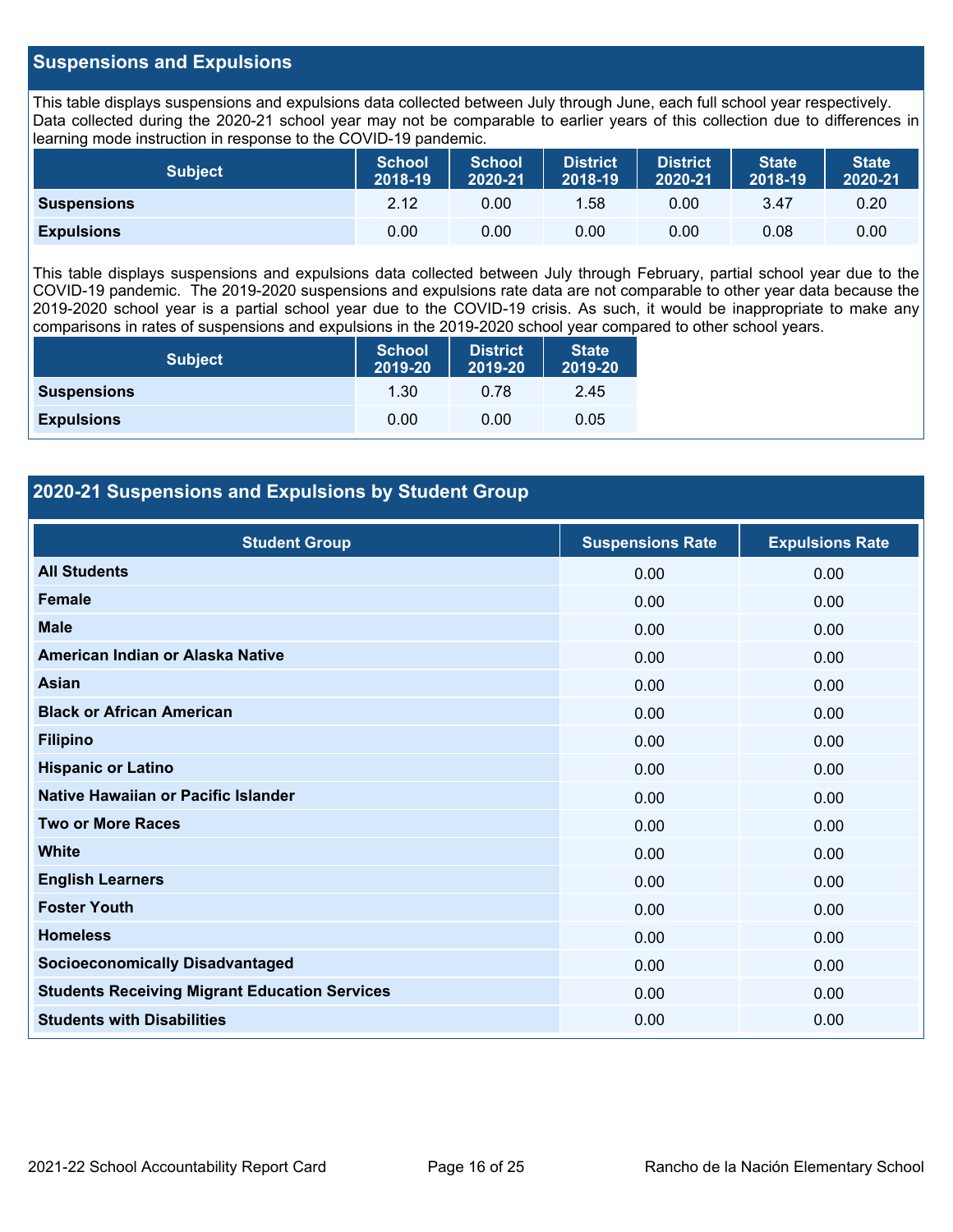#### **2021-22 School Safety Plan**

#### SB187 Safety Plan

 Date the plan was last reviewed with the staff: October 4, 2021 Date the plan was last updated: October 2021

 The Comprehensive School Safety Plan includes data regarding school climate, safe school procedures and compliance with laws including: (1) child abuse reporting, (2) disaster response, (3) suspension and expulsion policies, (4) notification of procedures for safe ingress and egress from school, (8) procedures to ensure a safe and orderly environment conducive to teachers of dangerous pupils, (5) sexual harassment, (6) schoolwide dress codes prohibiting gang-related apparel, (7) learning, and (9) rules and procedures on school discipline adopted pursuant to Ed Code Sections 35291 and 35291.5. A copy of the plan is available for inspection by the public at each school.

Our staff is committed to maintaining a safe, secure, and aesthetically pleasing environment for our students. The District's Comprehensive Emergency Disaster Plan is aimed at providing security for students, teachers, and family members in case of unexpected and disruptive events.

## **D. Other SARC Information Information Required in the SARC**

 The information in this section is required to be in the SARC but is not included in the state priorities for LCFF.

#### **2018-19 Elementary Average Class Size and Class Size Distribution**

 indicates how many classes fall into each size category (a range of total students per class). The "Other" category is for multi-This table displays the 2018-19 average class size and class size distribution. The columns titled "Number of Classes" grade level classes.

| <b>Grade Level</b> | <b>Average</b><br><b>Class Size</b> | <b>1-20 Students</b> | Number of Classes with   Number of Classes with   Number of Classes with<br>21-32 Students | 33+ Students |
|--------------------|-------------------------------------|----------------------|--------------------------------------------------------------------------------------------|--------------|
| n.                 | 18                                  |                      |                                                                                            |              |
|                    | 21                                  |                      |                                                                                            |              |
|                    | 23                                  |                      | 3                                                                                          |              |
|                    | 23                                  |                      |                                                                                            |              |
|                    | 22                                  |                      |                                                                                            |              |
|                    | 32                                  |                      |                                                                                            |              |
|                    | 29                                  |                      |                                                                                            |              |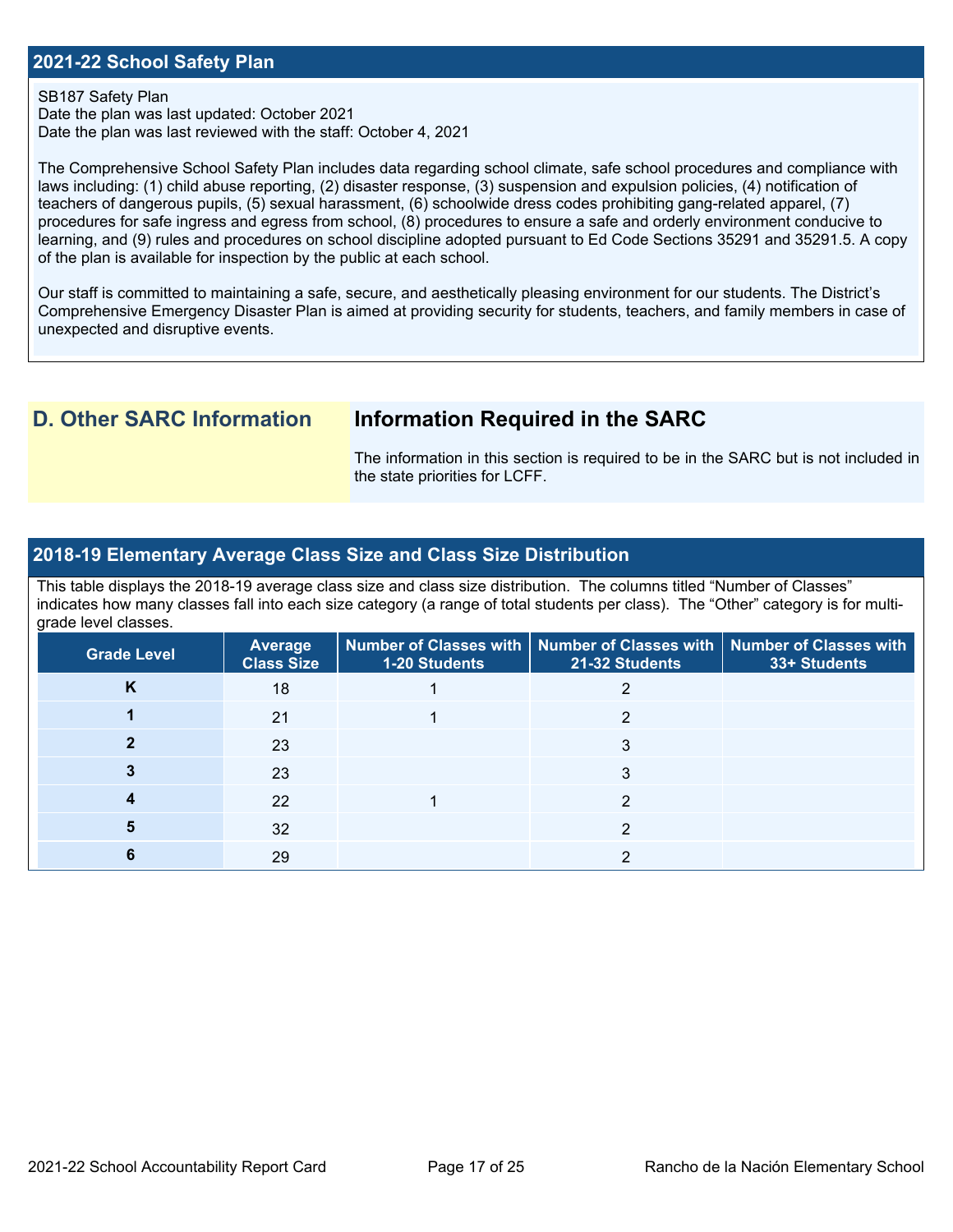#### **2019-20 Elementary Average Class Size and Class Size Distribution**

This table displays the 2019-20 average class size and class size distribution. The columns titled "Number of Classes" indicates how many classes fall into each size category (a range of total students per class). The "Other" category is for multi-grade level classes.

| <b>Grade Level</b> | Average<br><b>Class Size</b> | 1-20 Students | Number of Classes with   Number of Classes with  <br>21-32 Students | <b>Number of Classes with</b><br>33+ Students |
|--------------------|------------------------------|---------------|---------------------------------------------------------------------|-----------------------------------------------|
| K                  | 23                           |               |                                                                     |                                               |
|                    | 22                           |               | 2                                                                   |                                               |
|                    | 20                           |               |                                                                     |                                               |
|                    | 22                           |               | 2                                                                   |                                               |
| 4                  | 33                           |               |                                                                     |                                               |
| 5                  | 30                           |               | າ                                                                   |                                               |
| 6                  | 33                           |               |                                                                     |                                               |
| <b>Other</b>       | 13                           |               |                                                                     |                                               |

#### **2020-21 Elementary Average Class Size and Class Size Distribution**

This table displays the 2020-21 average class size and class size distribution. The columns titled "Number of Classes" indicates how many classes fall into each size category (a range of total students per class). The "Other" category is for multi-grade level classes.

| <b>Grade Level</b> | <b>Average</b><br><b>Class Size</b> | <b>1-20 Students</b> | Number of Classes with   Number of Classes with   Number of Classes with<br>21-32 Students | 33+ Students |
|--------------------|-------------------------------------|----------------------|--------------------------------------------------------------------------------------------|--------------|
| K                  | 18                                  |                      |                                                                                            |              |
|                    | 23                                  |                      | 2                                                                                          |              |
| כי                 | 22                                  |                      |                                                                                            |              |
|                    | 22                                  |                      | ◠                                                                                          |              |
|                    | 33                                  |                      |                                                                                            |              |
| 5                  | 33                                  |                      |                                                                                            |              |
| 6                  | 29                                  |                      | っ                                                                                          |              |
| <b>Other</b>       | 14                                  |                      |                                                                                            |              |

#### **2020-21 Ratio of Pupils to Academic Counselor**

This table displays the ratio of pupils to Academic Counselor. One full time equivalent (FTE) equals one staff member working full time; one FTE could also represent two staff members who each work 50 percent of full time.

| <b>Title</b>                        | <b>Ratio</b> |
|-------------------------------------|--------------|
| <b>Pupils to Academic Counselor</b> | 262.7        |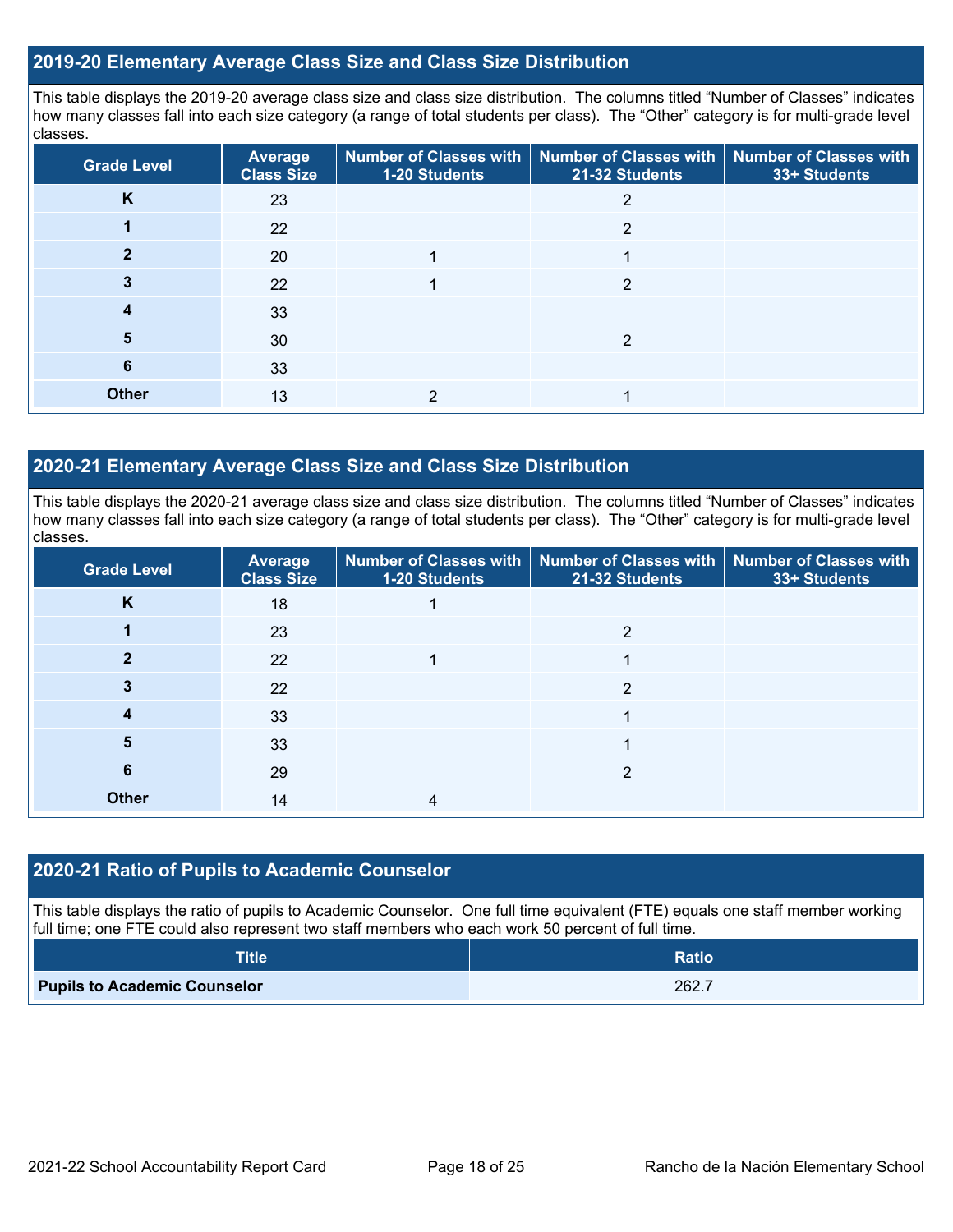#### **2020-21 Student Support Services Staff**

This table displays the number of FTE support staff assigned to this school. One full time equivalent (FTE) equals one staff member working full time; one FTE could also represent two staff members who each work 50 percent of full time.

| <b>Title</b>                                                         | <b>Number of FTE Assigned to School</b> |
|----------------------------------------------------------------------|-----------------------------------------|
| <b>Counselor (Academic, Social/Behavioral or Career Development)</b> | 1.5                                     |
| Library Media Teacher (Librarian)                                    | $\mathbf 0$                             |
| <b>Library Media Services Staff (Paraprofessional)</b>               | $\mathbf 0$                             |
| <b>Psychologist</b>                                                  | 0.5                                     |
| <b>Social Worker</b>                                                 | $\Omega$                                |
| <b>Speech/Language/Hearing Specialist</b>                            | 0.5                                     |
| <b>Resource Specialist (non-teaching)</b>                            | $\mathbf{0}$                            |
| <b>Other</b>                                                         | 0.8                                     |

## **2019-20 Expenditures Per Pupil and School Site Teacher Salaries**

 This table displays the 2019-20 expenditures per pupil and average teach salary for this school. Cells with N/A values do not require data.

| <b>Level</b>                                         | <b>Total</b><br><b>Expenditures</b><br><b>Per Pupil</b> | <b>Expenditures</b><br><b>Per Pupil</b><br>(Restricted) | <b>Expenditures</b><br><b>Per Pupil</b><br>(Unrestricted) | Average<br><b>Teacher</b><br><b>Salary</b> |
|------------------------------------------------------|---------------------------------------------------------|---------------------------------------------------------|-----------------------------------------------------------|--------------------------------------------|
| <b>School Site</b>                                   | \$7,020                                                 | \$454                                                   | \$6,566                                                   | \$87,286                                   |
| <b>District</b>                                      | N/A                                                     | N/A                                                     | \$6.447                                                   | \$83,098                                   |
| <b>Percent Difference - School Site and District</b> | N/A                                                     | N/A                                                     | 1.8                                                       | 4.9                                        |
| <b>State</b>                                         |                                                         |                                                         | \$8.444                                                   | \$82,431                                   |
| <b>Percent Difference - School Site and State</b>    | N/A                                                     | N/A                                                     | $-25.0$                                                   | 5.7                                        |

### **2020-21 Types of Services Funded**

 teachers on how to better accelerate student learning, to buy supplemental classroom materials, and to provide after school In addition to the State General Fund, National School District receives state and federal funding for the following categorical, special education, and other support programs. Additional funding will be used to provide professional development for learning for students.

Title I \$48,937 LCAP Supplemental and Concentration Funds \$106,925 Total \$155,862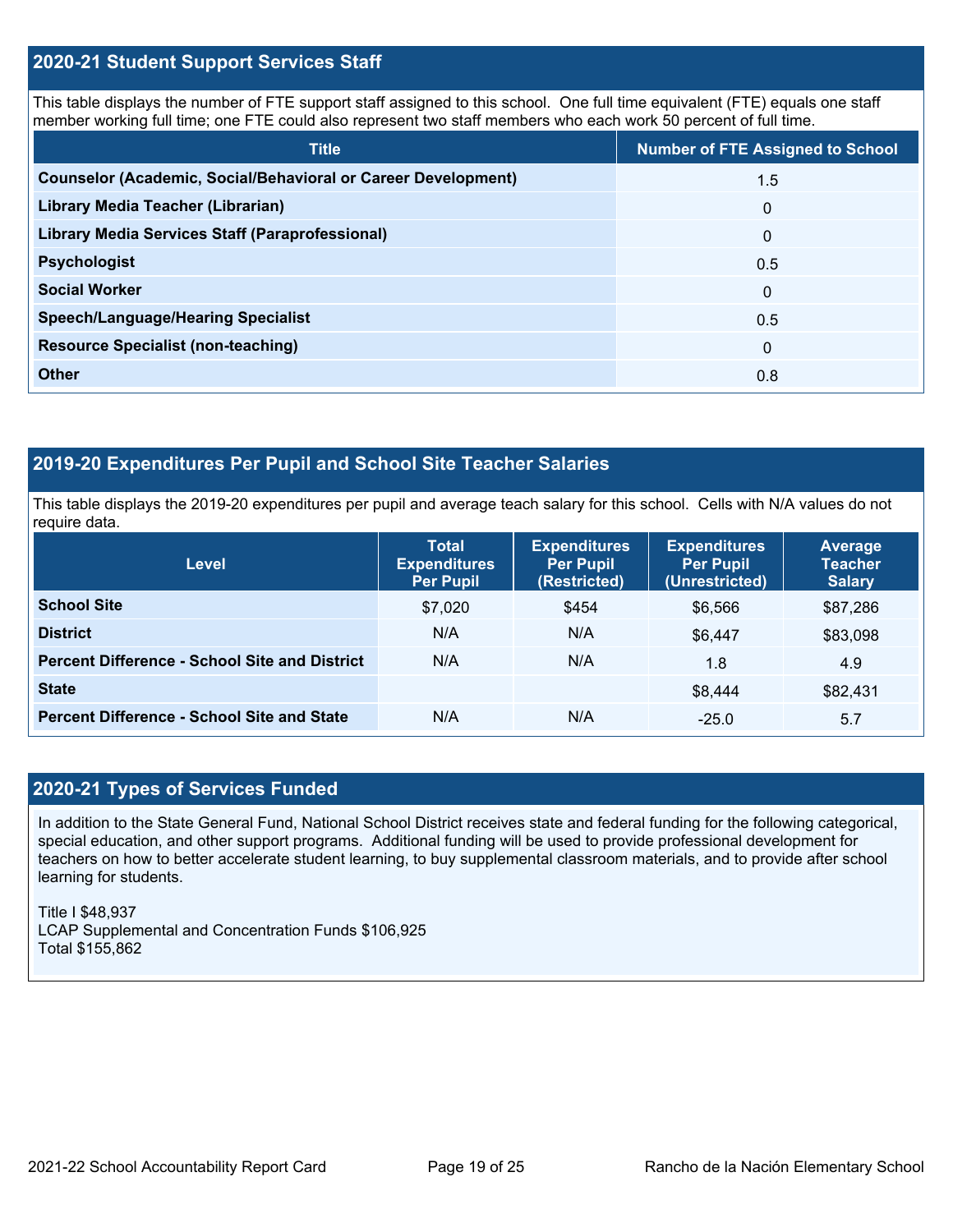### **2019-20 Teacher and Administrative Salaries**

This table displays the 2019-20 Teacher and Administrative salaries. For detailed information on salaries, see the CDE Certification Salaries & Benefits web page at<http://www.cde.ca.gov/ds/fd/cs/>.

| Category                                             | <b>District</b><br><b>Amount</b> | <b>State Average</b><br>for Districts<br>in Same Category |
|------------------------------------------------------|----------------------------------|-----------------------------------------------------------|
| <b>Beginning Teacher Salary</b>                      | \$49,557                         | \$51,450                                                  |
| <b>Mid-Range Teacher Salary</b>                      | \$73,699                         | \$80,263                                                  |
| <b>Highest Teacher Salary</b>                        | \$106,425                        | \$101,012                                                 |
| <b>Average Principal Salary (Elementary)</b>         | \$136,181                        | \$128,082                                                 |
| <b>Average Principal Salary (Middle)</b>             | \$0                              | \$132,453                                                 |
| <b>Average Principal Salary (High)</b>               | \$0                              | \$134,792                                                 |
| <b>Superintendent Salary</b>                         | \$210,492                        | \$197,968                                                 |
| <b>Percent of Budget for Teacher Salaries</b>        | 34%                              | 34%                                                       |
| <b>Percent of Budget for Administrative Salaries</b> | 5%                               | 6%                                                        |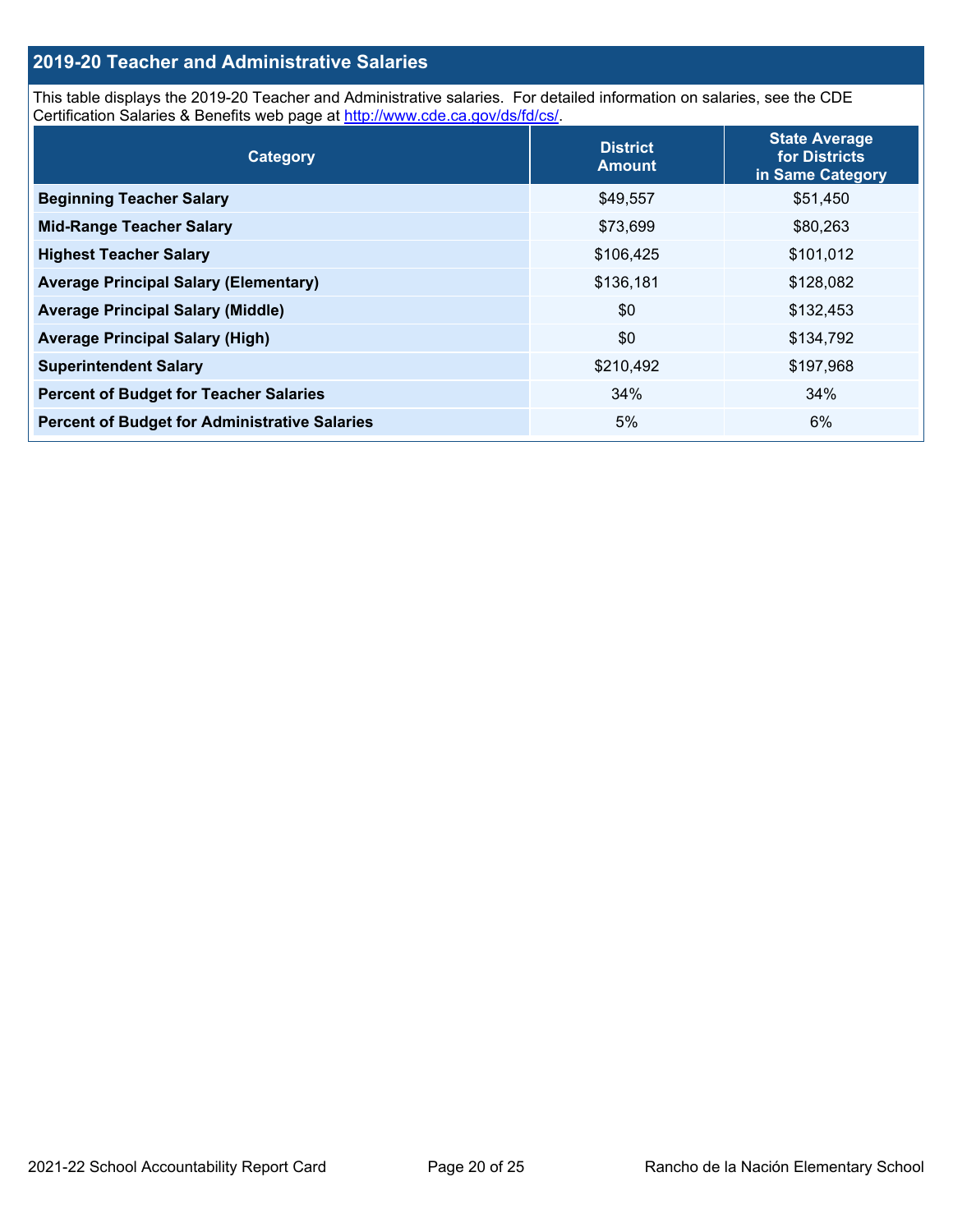#### **Professional Development**

 district calendar earmarks full days and early release time for providing site-based professional development for all teachers. the 2018-19 and 2019-2020 school years all teachers at Rancho de la Nación School reaceived approximately 25 hours of development empowerd our teachers to deliver a cohesive, common core curriculum based on the CCSS. The project includes The selection of focus areas for on-going professional development is based on a careful analysis of achievement data. The Teachers also have opportunities to attend conferences and district-wide professional development throughout the year. During professional development in mathematics through the University of California Irvine subject matter project. This professional hands-on, research-based professional development, standards-based curriculum guides and unit plans aligned to the Common Core to assist our teachers in the implementation of our adoption. The Irvine Math Project team is comprised of classroom practitioners, math content experts, and math education researchers. A focus on professional development around the area of mathematics and ELA was selected in response to the needs highlighted in our CAASPP data.

 of English language learners and the need for teachers to be excellent discerners of curriculum and materials needed to deliver We have four Teachers on Special Assignment (TOSA) that provide workshops in the area of Language Arts and English In the area of language arts, all of our teachers will receive in-depth professional development in the California ELA/ELD framework. The ELA/ELD framework professional development has been selected as an area of focus due to our high numbers robust and rigorous lessons. Both these areas of focus have been delivered through teacher release days, montly data team meetings, collaboration days and monthly staff meetings, off the clock offerings and during individual teacher planning days. Language Development. This provides opportunity for the Language Arts and ELD workshops. With our new English Language Arts adoption, all teachers received staff development in the implementation of our adopted BENCHMARK materials. To support daily, robust and rigorous reading, our district office has adopted the American Reading Company 100 book libraries. All teachers received staff development on the implementation and best practices used for these reading baskets for students.

 delivery. In addition, all teachers have received professional development on how to run restorative circles in their classrooms Our counselors have received training on the Sanford Harmony social-emotional curriculum which they will deliver in each classroom. Counselors will deliver this curriculum in all classrooms while teachers support the implementation and lesson in order to deliver Tier I positive behavior interventions and supports to all students.

The focus for teacher training includes effective instructional strategies for implementation of Common Core Standards, best practices for Data Teams collaboration, ELA Benchmark curriculum, curriculum training in writing, language arts and mathematics, as well as specific training to support the needs of English Learners. Teachers of students with special needs and teachers of newcomer students also receive specialized training to assist them in meeting the unique needs of their students. This professional development is provided in various formats, including whole staff group, grade-level teams, and through individual mentoring by the school administrator. The District also assists in the coordination of BTSA Induction Support for year one and two teachers. Teachers who are experiencing difficulty or need improvement have access to the PAR (Peer Assistance Review) Program.

| This table displays the number of school days dedicated to staff development and continuous improvement. |     |    |    |  |  |  |
|----------------------------------------------------------------------------------------------------------|-----|----|----|--|--|--|
| <b>Subject</b>                                                                                           |     |    |    |  |  |  |
| Number of school days dedicated to Staff Development and Continuous Improvement                          | -26 | 16 | 19 |  |  |  |

# **National School District 2020-21 Local Accountability Report Card (LARC) Addendum**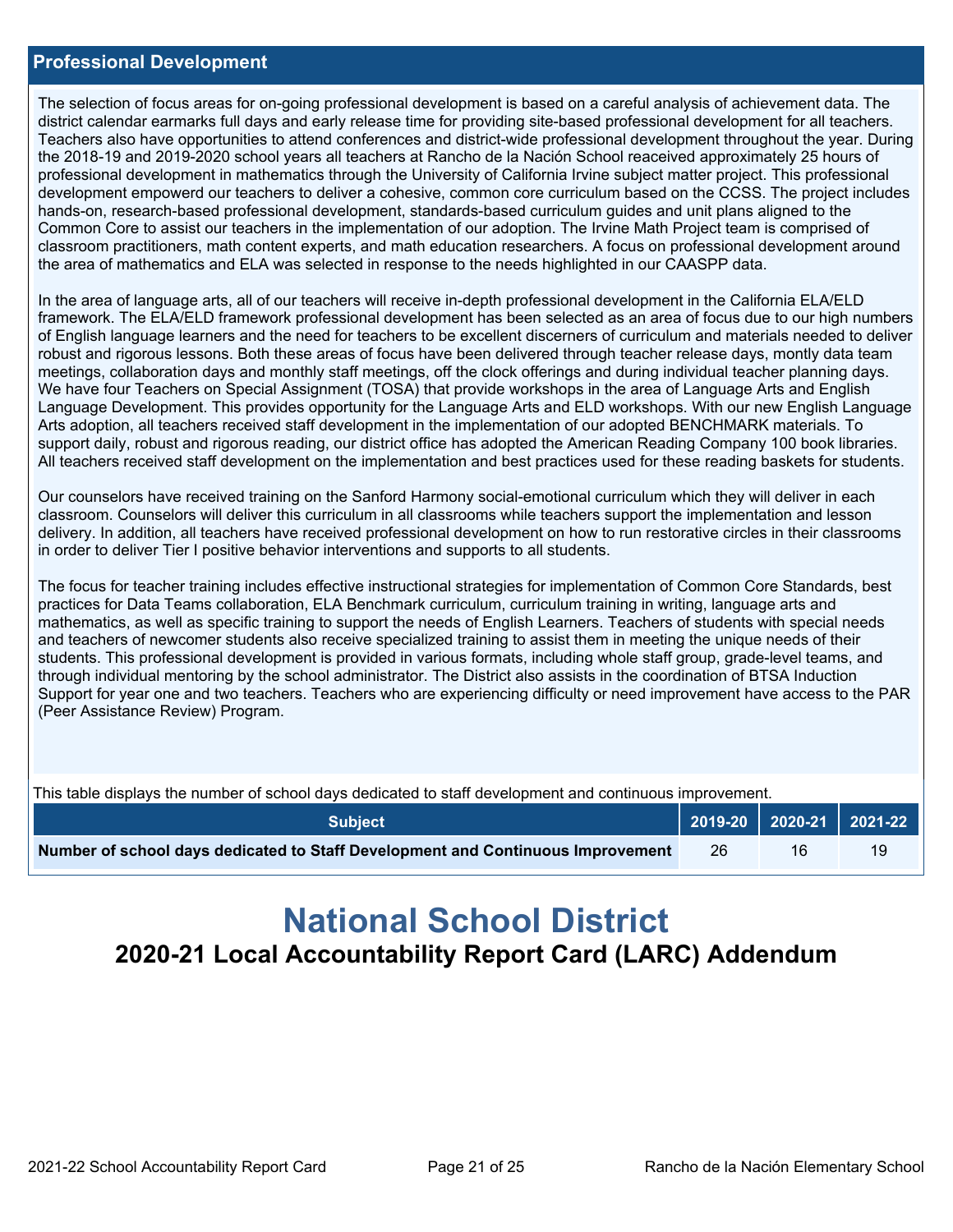## **Local Accountability Report Card (LARC) Addendum**

**2020-21 Local Accountability Report Card (LARC) Addendum Overview** 



 On July 14, 2021, the California State Board of Education (SBE) determined that the California Department of Education (CDE) will use the SARC as the mechanism to conduct a one-time data collection of the LEA-level aggregate test results of all school's local assessments administered during the 2020–2021 school year in order to meet the federal Every Students Succeeds Act (ESSA) reporting requirement for the Local Educational Agency Accountability Report Cards (LARCs).

Each local educational agency (LEA) is responsible for preparing and posting their annual LARC in accordance with the federal ESSA. As a courtesy, the CDE prepares and posts the LARCs on behalf of all LEAs.

 to report their aggregate local assessments test results at the LEA-level to the CDE by populating the tables below via the SARC. These data will be used to meet the Only for the 2020–2021 school year and the 2020–2021 LARCs, LEAs are required LEAs' federal requirement for their LARCs. Note that it is the responsibility of the school and LEA to ensure that all student privacy and suppression rules are in place when reporting data in Tables 3 and 4 in the Addendum, as applicable.

The tables below are not part of the SBE approved 2020–2021 SARC template but rather are the mechanism by which these required data will be collected from LEAs.

For purposes of the LARC and the following tables, an LEA is defined as a school district, a county office of education, or a direct funded charter school.

| 2021-22 District Contact Information |                          |  |  |  |
|--------------------------------------|--------------------------|--|--|--|
| <b>District Name</b>                 | National School District |  |  |  |
| <b>Phone Number</b>                  | $(619)$ 336-7500         |  |  |  |
| Superintendent                       | Dr. Leighangela Brady    |  |  |  |
| <b>Email Address</b>                 | lbrady@nsd.us            |  |  |  |
| <b>District Website Address</b>      | www.nsd.us               |  |  |  |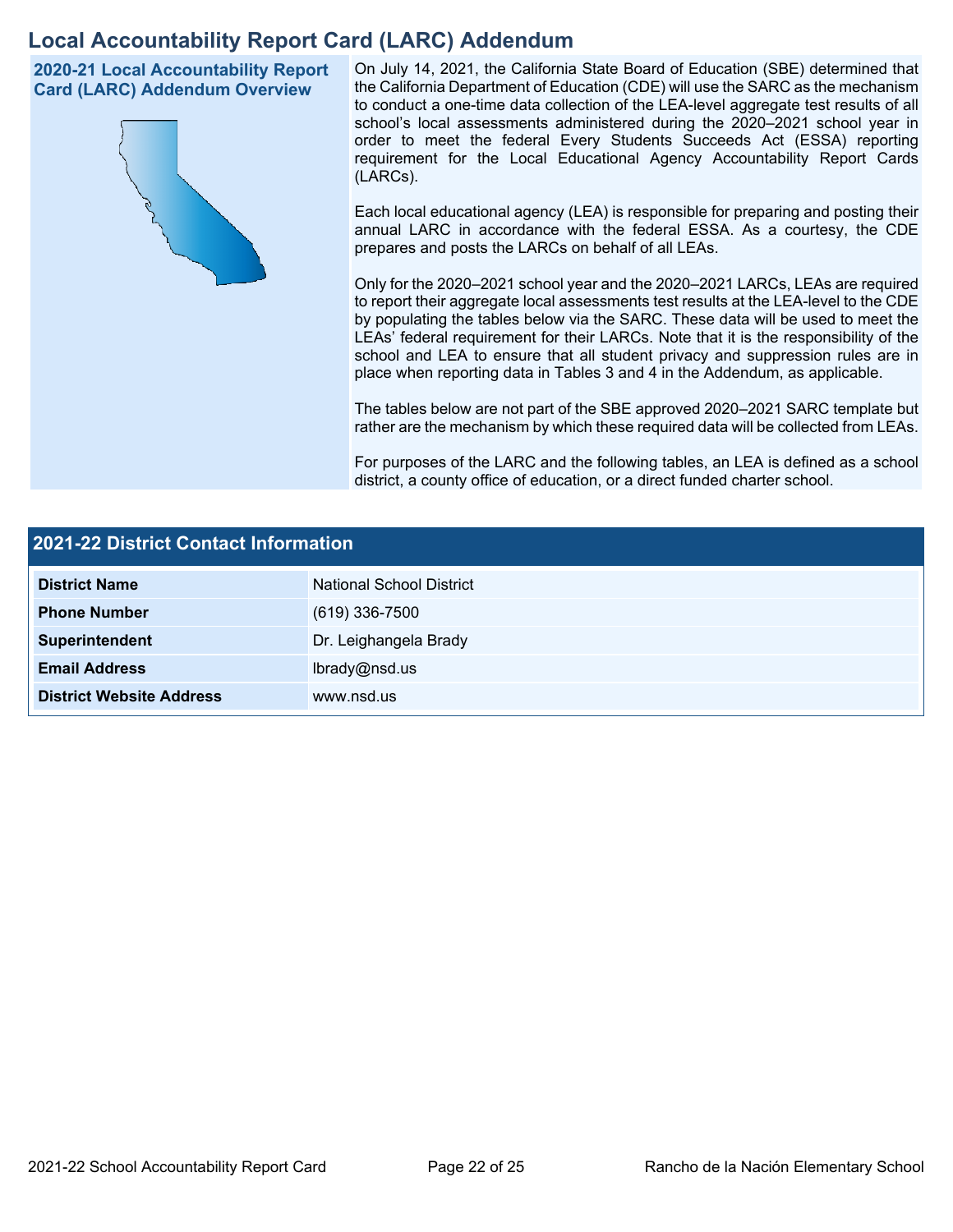### **2020-21 CAASPP Test Results in ELA by Student Group**

 and completing a state-administered assessment. The CDE will populate this table for schools in cases where the school CDE will populate this table with "NT" values, meaning this school did not test students using the CAASPP. See the local This table displays CAASPP test results in ELA by student group for students grades three through eight and grade eleven taking administered the CAASPP assessment. In cases where the school administered a local assessment instead of CAASPP, the assessment(s) table for more information.

| <b>CAASPP</b><br><b>Student Groups</b>               | <b>CAASPP</b><br><b>Total</b><br><b>Enrollment</b> | <b>CAASPP</b><br><b>Number</b><br><b>Tested</b> | <b>CAASPP</b><br><b>Percent</b><br><b>Tested</b> | <b>CAASPP</b><br><b>Percent</b><br><b>Not Tested</b> | <b>CAASPP</b><br><b>Percent</b><br><b>Met or</b><br><b>Exceeded</b> |
|------------------------------------------------------|----------------------------------------------------|-------------------------------------------------|--------------------------------------------------|------------------------------------------------------|---------------------------------------------------------------------|
| <b>All Students</b>                                  | 2815                                               | $\overline{2}$                                  | 0.07                                             | 99.93                                                | $\qquad \qquad -$                                                   |
| <b>Female</b>                                        | 1375                                               | $\mathbf 0$                                     | 0.00                                             | 100.00                                               |                                                                     |
| <b>Male</b>                                          | 1438                                               | $\overline{2}$                                  | 0.14                                             | 99.86                                                | --                                                                  |
| American Indian or Alaska Native                     | $\hspace{0.05cm}$                                  | $-\!$ $\!-$                                     | $\hspace{0.05cm}$ – $\hspace{0.05cm}$            | $\qquad \qquad \qquad -$                             | $\hspace{0.05cm}$                                                   |
| <b>Asian</b>                                         | 47                                                 | 0                                               | 0.00                                             | 100.00                                               |                                                                     |
| <b>Black or African American</b>                     | 34                                                 | $\Omega$                                        | 0.00                                             | 100.00                                               | --                                                                  |
| <b>Filipino</b>                                      | 219                                                | $\mathbf 0$                                     | 0.00                                             | 100.00                                               |                                                                     |
| <b>Hispanic or Latino</b>                            | 2345                                               | $\mathbf{1}$                                    | 0.04                                             | 99.96                                                |                                                                     |
| <b>Native Hawaiian or Pacific Islander</b>           | 19                                                 | 0                                               | 0.00                                             | 100.00                                               |                                                                     |
| <b>Two or More Races</b>                             | 91                                                 | 1                                               | 1.10                                             | 98.90                                                | --                                                                  |
| <b>White</b>                                         | 58                                                 | 0                                               | 0.00                                             | 100.00                                               | --                                                                  |
| <b>English Learners</b>                              | 1412                                               | $\mathbf{1}$                                    | 0.07                                             | 99.93                                                |                                                                     |
| <b>Foster Youth</b>                                  | --                                                 | $\qquad \qquad -$                               | --                                               | --                                                   |                                                                     |
| <b>Homeless</b>                                      | 320                                                | 0                                               | 0.00                                             | 100.00                                               | --                                                                  |
| <b>Military</b>                                      | 13                                                 | 0                                               | 0.00                                             | 100.00                                               | --                                                                  |
| <b>Socioeconomically Disadvantaged</b>               | 2021                                               | $\overline{2}$                                  | 0.10                                             | 99.90                                                | --                                                                  |
| <b>Students Receiving Migrant Education Services</b> | $\mathbf{0}$                                       | $\mathbf 0$                                     | $\mathbf 0$                                      | 0                                                    | $\mathbf 0$                                                         |
| <b>Students with Disabilities</b>                    | 379                                                | $\overline{2}$                                  | 0.53                                             | 99.47                                                |                                                                     |